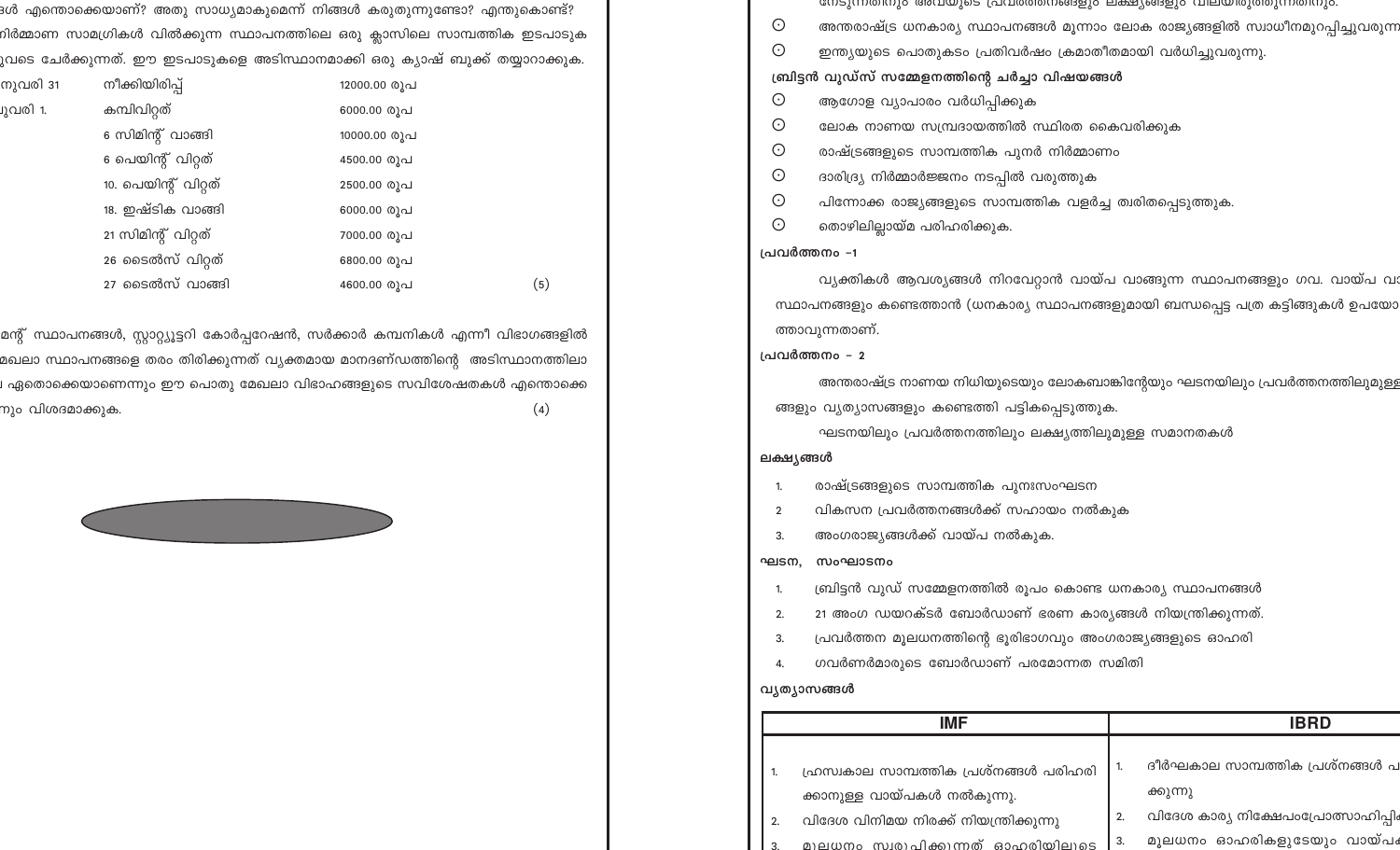| <b>IDA</b>                                                                                                                                                                                                 | <b>IFC</b>                                                                                                                                                                                                                                                                   | <b>ADB</b>                                                                                                                                                                                                                                    |
|------------------------------------------------------------------------------------------------------------------------------------------------------------------------------------------------------------|------------------------------------------------------------------------------------------------------------------------------------------------------------------------------------------------------------------------------------------------------------------------------|-----------------------------------------------------------------------------------------------------------------------------------------------------------------------------------------------------------------------------------------------|
| കിന്റെ നിയന്ത്രണ<br>ഡ്ഥാപനം<br>നാക്കം (തിരിച്ചടവ്<br>പുറഞ്ഞ )<br>രാജ്യ<br>ിർഘകാല ഗ്രാന്റു<br>പ്പടെയുള്ള സാമ്പ<br>ായം<br>ാങ്കിൽ അംഗത്വ<br>ു മാത്രം അംഗത്വം<br>കിന്റെ പ്രസിഡണ്ടു<br>റ് ഐ.ഡി.എ യുടെ<br>ധണ്ട്. | $\odot$ ലോക ബാങ്കിന്റെ നിയന്ത്രണ<br>ത്തിലുള്ള സ്ഥാപനം<br>⊙<br>സ്വകാര്യ സംരംഭങ്ങളെ സഹായി<br>അന്തരാഷ്ട്ര<br>ക്കുന്ന<br>ഏക<br>സ്ഥാപനം<br>⊙<br>ബാങ്കിൽ<br>ലോക<br>അംഗത്വ<br>മുള്ളവർക്കുമാത്രം അംഗത്വം<br>ലോകബാങ്കിന്റെ പ്രസിഡണ്ട്<br>⊙<br>ഐ.എഫ്.സിയുടെ അനൗദ്യോ<br>ഗിക ചെയർമാനാണ്. | $\odot$ ലോകബാങ്കിന്റെ നിയന്ത്രണത്തി<br>ലുളള സ്ഥാപനം<br>$\odot$ ഏഷ്യൻ രാജ്യങ്ങൾക്കു വേണ്ടി<br>യുള്ള സ്ഥാപനം<br>⊙ തെക്കു കിഴക്കൻ ഏഷൃൻ<br>രാജ്യങ്ങൾക്ക് അംഗത്വം<br>$\odot$ 12<br>അംഗ ഡയറക്ടർ<br>ബോർഡിന്റെ ചെയർമാനാണ്<br>എ.ഡി.ബി യുടെ പ്രസിഡണ്ട്. |

#### - 4

്യയുടെ രാഷ്ട്രീയ ഭൂപട<mark>ം</mark> മൂന്നു ഗ്രൂപ്പുകൾക്ക് നൽകിക്കൊണ്ട് ഏഷ്യൻ രാജ്യങ്ങൾ ഏതെല്ലാ .<br>ട്ടികപ്പെടുത്തുന്നു. തുടർന്ന് പട്ടികയിൽ നിന്നും സാമ്പത്തികമായി പിന്നോക്കം നിൽക്കുന്ന തെക്കു .<br>ദിഷ്യൻ രാജ്യങ്ങളെ വേർതിരിച്ചു പട്ടികപ്പെടുത്തുന്നു.

<sub>).</sub>(ാപികയുടെ ഇടപെടൽ CWSN സഹായത്തോടെ ചെയ്യുന്നു) ഇത്തരം സാമ്പത്തിക പിന്നോ .<br>പരിഹാരമെന്ന നിലയിൽ പ്രവർത്തിക്കുന്ന അന്തരാഷ്ട്ര ധനകാര്യ സ്ഥാപനങ്ങൾ ഏതെല്ലാമെന്ന് : സഹായത്താൽ കുട്ടികൾ കണ്ടെത്തുന്നു. വിശകലനം ചെയ്യുന്നു. അവതരിപ്പിക്കുന്നു. അധ്യാപി bാഡീകരണ<mark>ം</mark>.

## തനങ്ങൾ

്യ കാലാകാലങ്ങളിൽ വിവിധ വികസന പദ്ധതികൾക്കായി അന്തരാഷ്ട്ര ധനകാര്യ സ്ഥാപനങ്ങ , വായ്പകളും സാങ്കേതിക സഹായങ്ങളും സ്ഥീകരിച്ചിട്ടുണ്ട്. സമീപ കാലത്ത് ഇന്ത്യയുടെ പൊതു ച്ചുകൊണ്ടിരിക്കുന്നു. ഈ സാഹചര്യം മറികടക്കാൻ നിങ്ങൾക്ക് മുന്നോട്ടു വെക്കാനുള്ള നിർദ്ദേ ന്തൊക്കെ?

,<br>രാഷ്ട്ര നാണയ നിധിയുടെയും ലോക ബേങ്കിന്റെയും പ്രവർത്തനങ്ങൾ താഴെ കൊടുത്ത സൂച .<br>അടിസ്ഥാനത്തിൽ താരതമ്യം ചെയ്യു<mark>ക.</mark>

| IM            | <b>IMF</b> | <b>IBRD</b> |
|---------------|------------|-------------|
| ഥാനം          |            |             |
| ചിൽ വന്ന വർഷം |            |             |
| ലാടനം         |            |             |
|               |            |             |

എല്ലാ ചോദ്യങ്ങൾക്കും ഉത്തരം എഴുതണം

|ഓരോ ചോദ്യവുമായി ബന്ധപ്പെട്ട നിർദ്ദേശങ്ങൾ വായിച്ച് മനസ്സിലാക്കി വേണം ഉത്തരമെഴുതാൻ |ഓരോ ചോദ്യത്തിനും സ്കോർ അതാത് ചോദ്യങ്ങൾക്ക് നേരെ നൽകിയിരിക്കുന്നു.

- ആഭ്യന്തര കുടിയേറ്റം, അന്താരാഷ്ട്ര കുടിയേറ്റം എന്നിവ എങ്ങനെ വ്യത്യാസപ്പെട്ടിരിക്കുന്നു? ഇവയ്ക്ക് രണ്ടുവീതം ഉദാഹരണങ്ങൾ എഴുതുക.
- ഗ്രാമീണ വാസസ്ഥലങ്ങളുടെ ആകൃതി, പാർപ്പിടങ്ങളുടെ വിതരണം എന്നിവയെ സംബന്ധിക്കുന  $2.$ വിവരണം തയ്യാറാക്കുക.  $\left(3\right)$
- അറ്റ്ലാന്റിക് സമുദ്രത്തിലെ ചില ജലപ്രവാഹങ്ങളാണ് ചുവടെ ചേർക്കുന്നത് ഇവയ്ക്ക് സമാനമാര 3. യിൽ പസഫിക് സമുദ്രത്തിൽ കാണപ്പെടുന്ന ജലപ്രവാഹങ്ങൾ ഏതൊക്കെയാണെന്നും അവ ഓ നേയും ഉഷ്ണജല പ്രവാഹം, ശീതജലപ്രവാഹം എന്നിങ്ങനെ വേർതിരിച്ചെഴുതുക.

| അറ്റ്ലാന്റിക് സമുദ്രത്തിലെ<br>ജല പ്രവാഹം | പസഫിക് സമുദ്രത്തിലെ ജല<br>പ്രവാഹം | ഉഷ്ണജല പ്രഹാവത്തിലെ<br>ജലപ്രവാഹം |
|------------------------------------------|-----------------------------------|----------------------------------|
| ലാബ്രഡോർ                                 |                                   |                                  |
| ബൻഗ്വേല                                  |                                   |                                  |
| ഉത്തര അറ്റ്ലാന്റിക്                      |                                   |                                  |
| ഗൾഫ് സ്ട്രീം                             |                                   |                                  |

 $(4)$ 

സമുദ്ര ജല മലിനീകരണത്തിനെതിരെ നടത്തുന്ന ഒരു ബോധവത്കരണ പരിപാടിക്കു വേണ്ടി മല 4. രണ മാർഗങ്ങൾ വ്യക്തമാക്കുന്ന ഒരു പോസ്റ്റർ തയ്യാറാക്കുക.  $(5)$ 

ഫലക സീമകളിലുണ്ടാകുന്ന വിവർത്തന പ്രക്രിയകളും അവയുടെ ഫലങ്ങളും വ്യക്തമാക്കുക. 5.

എ,ബി,സി കോളങ്ങളിൽ നിന്ന് അനുയോജ്യമായവ ചേർത്തെഴുതുക. 6.

| എ                  | ബി            | സി                          |
|--------------------|---------------|-----------------------------|
| സൗരസ്ഥിര ഉപഗ്രഹം   | ഓവർലാപ്പ്     | ഗസ്പിഡ് ഫെലിക്സ്<br>ടൊർണാഷൻ |
| ആകാശീയ ചിത്രം      | ലാന്റ് സാറ്റ് | ആവൃത്തി വിശകലനം             |
| ഭൂവിവര വ്യവസ്ഥ     | 1858          | സ്പേഷ്യൽ റസല്യൂഷൻ           |
| ഏരിയൽ ഫോട്ടോഗ്രാഫി | വെക്ടറൈസേഷൻ   | സ്റ്റീരിയോ സ്കോപ്പ്         |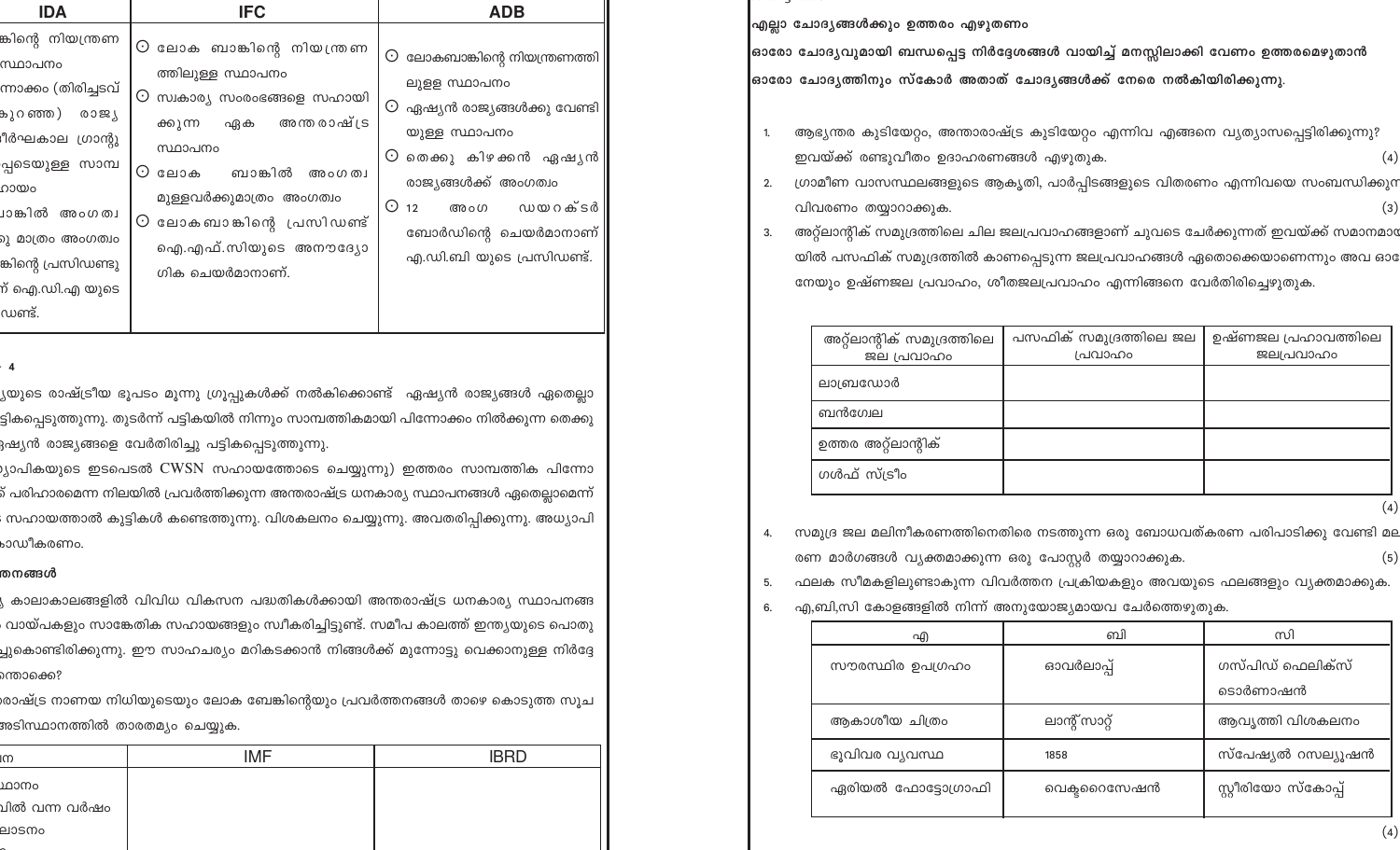$0.0001(111)$ ;  $1.002(0.0111000)$ 

കൊടുത്തിരിക്കുന്ന സാമൂഹ്യ നിയന്ത്രണ ഏജൻസികളെ ഔപചാരികമെന്നും അനൗപചാരിക വേർതിരിക്കുക.

്രാളി സംഘടനകൾ, കോടതി, സന്നദ്ധ സംഘടനകൾ, പോലീസ<mark>്</mark>

.<br>ഉുടെ അവകാശ സംരക്ഷണത്തിനായി നിലവിലുള്ള നിയമങ്ങൾ ഏതെല്ലാം? ഈ രംഗത്ത് .<br>തിക്കുന്ന കേന്ദ്ര-സംസ്ഥാന ഏജൻസികളുടെ പ്രവർത്തനം പരിശോധിക്കുക.

# **SSLC Model Eveluation 2009-10**

**Social Science - II** 

# .<br>അൾക്കും ഉത്തരം എഴുതണ<mark>ം</mark>

വുമായി ബന്ധപ്പെട്ട നിർദ്ദേശങ്ങൾ വായിച്ച് മനസ്സിലാക്കി വേണ<mark>ം</mark> ഉത്തരമെഴുതാൻ

ത്തിനും സ്കോർ അതാത് ചോദൃങ്ങൾക്ക് നേരെ നൽകിയിരിക്കുന്നു.

സേവനങ്ങൾ പ്രധാനം ചെയ്യുന്ന നഗരങ്ങളുടെ പേരുകൾ താഴെ നൽകിയിരിക്കുന്നു. ഇവ നൽകുന്ന സവനങ്ങളെ അടിസ്ഥാനമാക്കി പട്ടിക തയ്യാറാക്കുക.

.<br>ൽഹി, വാരാണസി, ആലുവ, ഡാർജലിംഗ്)

ചുണ്ടുകളും കൺപോളകളുടെ മടക്കവും രണ്ട് വ്യത്യസ്ത വംശജരുടെ ബാഹ്യ പ്രത്യേകതകള<mark>ാ</mark> .<br>ന്ദ് വംശജർ ഏതൊക്കെയാണെന്ന് കണ്ടെത്തി ഓരോ വംശത്തിന്റെയും മറ്റു ബാഹ്യ പ്രത്യേത <sub>)</sub>ഴുതുക. പുരാതന കാലത്ത് ഈ ഓരോ വംശജരും ഏതേത് പ്രദേശങ്ങളിലാണ് കേന്ദ്രീകരിക്ക ക്കുന്നത്? (5)

ന്റെ നിലനിൽപിന് സമുദ്രങ്ങളുടെ പങ്ക് ഒഴിച്ചുകൂടാത്തതാണ്. ഈ പ്രസ്താവനയോട് നിങ്ങൾ ക്കുന്നുവോ? നമുക്ക് സമുദ്രങ്ങളിൽ ലഭിക്കുന്ന പ്രയോജനങ്ങളെ ആസ്പദമാക്കി നിങ്ങളുട<mark>െ</mark> വ്യക്തമാക്കുക. (5)

ചേർത്തിരിക്കന്ന സമുദ്ര ജല പ്രവാഹങ്ങളെ ഉഷ്ണജലപ്രവാഹങ്ങൾ, ശീത ജല പ്രവാഹങ്ങൾ വർതിരിച്ച് അവ ഓരോന്നും ഏതേത് സമുദ്രങ്ങളിലാണെന്ന് എഴുതുക. അഗുൽഹാസ്, ബ്രസീൽ ാം, ലാബ്രഡോർ, കുറോഷിയോ, ചെറുപ്രവാഹം, ഫ്ളോറിഡ പ്രവാഹം.

ാ വിസ്ഥാന സിദ്ധാന്തവും ഫലക വിവർത്തനിക സിദ്ധാന്തവും തമ്മിലുള്ള അടിസ്ഥാന വ്യത്യാ , ഏതെല്ലാം?

സംവേദനത്തിന്റെ സാദ്ധ്യതകൾ ഇന്ന് പല മേഖലകളിലും ഉപയോഗപ്പെടുത്തുന്നു. ഈ സാദ്ധ്യ .<br>ഉപയോഗപ്പെടുത്തുന്ന പ്രധാന മേഖലകൾ ഏതെല്ലാം? (6)

.<br>രീൽ ജനസംഖ്യയുടെ അനിയന്ത്രിതമായ വളർച്ചയുടെ പ്രധാന കാരണങ്ങൾ ഏവ? ഇതുമൂലമു .<br>m സാമ്പത്തികവും പാരിസ്ഥിതികവും ആയ പ്രശ്നങ്ങൾ വിശകലനം ചെയ്യുക. (5)

। സെൻസസ് പ്രകാരം ഇന്ത്യയിലും കേരളത്തിലും സ്ത്രീ പുരുഷാനുപാതം, സാക്ഷരതാ നിരക്ക<mark>്</mark> .<br>അതേമ്യം ചെയ്യുന്നതിന് ഒരു പട്ടിക തയ്യാറാക്കുക. (3)

ടാൺ, കെ.എസ്.ആർ.ടി.സി, ഇന്ത്യൻ റെയിൽവെ എന്നിവ പൊതുമേഖലാ സ്ഥാപനങ്ങളാണല്ലൊ? രോന്നും ഏതേത് വിഭാഗങ്ങളിൽ ഉൾപ്പെടുന്നു എന്നു കണ്ടെത്തി അവയുടെ ഓരോ സവിശേഷ വീതം വിശദമാക്കുക. (3)

.<br>സനസ്സിലെ വിവിധ ധർമ്മങ്ങൾ നിറവേറ്റാനായി വിവിധ വകുപ്പുകൾ രൂപം കൊള്ളുന്നു. സിനസിൽ മുപ്പം കൊള്ളെന്ന വിവിധ വകുപ്പാകൾ ഹവ?

| <u>\ பலயால் லால</u>                         |                                           |
|---------------------------------------------|-------------------------------------------|
| 1947 മാർച്ച്                                | 1946 ജൂൺ                                  |
| അംഗരാജ്യങ്ങളുടെ ഗവർണർമാരുടെ                 | അംഗരാജ്യങ്ങൾ നിയമിക്കുന്ന ഗവർണർമാരുട      |
| ബോർഡ്                                       | ബോർഡ്                                     |
| 21 അംഗ ഡയറക്ടർ ബോർഡിൽ ബ്രിട്ടൺ, യു.         | അംഗരാജ്യങ്ങൾ നിയമിക്കുന്ന<br><b>ឆ</b> ១៤៥ |
| എസ്.എ, ജർമ്മനി, ജപ്പാൻ, ഫ്രാൻസ് എന്നീ       | ഗവൺമെന്റുമാരും ചേർന്ന ബോർഡ് ഭരണ           |
| അഞ്ച് രാജ്യങ്ങൾ കഴിഞ്ഞാൽ ബാക്കി 16 ഡയ       | നിർവ്വഹിക്കുന്നു. ദൈനംദിന കാര്യങ്ങൾ :     |
| റക്ടർമാരെ മറ്റ് അംഗരാജ്യങ്ങൾ നിയമിക്കുന്നു. | അംഗ ഡയറക്ടർ ബോർഡ് നിയമിക്കുന്നു.          |
| ഓരോ അംഗരാജ്യത്തിനും വിഹിതം (ക്വാട്ട)        | അംഗരാജ്യങ്ങളുടെ ഓഹരി വായ്പകൾ              |
| ഏർപ്പെടുത്തി മൂലധനം സ്വരൂപിക്കുന്നു.        |                                           |

# ദേശീയ വരുമാനം

# ആമുഖം

ഒരു കുടുംബത്തിന് ഒരു വർഷം വിവിധ മാർഗങ്ങളിലൂടെ ലഭിക്കുന്ന വരുമാനമാണ് കുടുംബര വാർഷിക വരുമാനം.

അതുപോലെ ഒരു രാജ്യത്ത് ഒരു വർഷത്തിൽ ഉല്പാദിപ്പിക്കപ്പെടുന്ന ആകെ സാധനങ്ങളും സേവനങ്ങളുടേയും മൂല്യത്തെ അന്നത്തെ വിലയെ അടിസ്ഥാനമാക്കി കണക്കാക്കിയിട്ടുള്ള തുകയെ വരുമാനമെന്ന് പറയാം.

## പ്രവർത്തനം - 1

എന്തിനാണ് ദേശീയ വരുമാനം കണക്കാക്കുന്നത് എന്ന ചോദ്യത്തോടെ ക്ലാസിൽ ചർച്ചക്കു വ മാക്കുന്നു. ഗ്രൂപ്പടിസ്ഥാനത്തിൽ കുട്ടികൾക്ക് ചർച്ച ചെയ്യാൻ അവസരം നൽകുന്നു. അധ്യാപകന്റെ ടലുകളിലൂടെ ചർച്ച പുരോഗമിക്കുന്നു. ചർച്ചയിൽ ഉരുത്തിരിയേണ്ട കാര്യങ്ങൾ.

 $\odot$  ദേശീയ വരുമാനം ഒരു രാജ്യത്തിന്റെ സാമ്പത്തിക സ്ഥിതിയെ കാണിക്കുന്നു.

- $\odot$  സമ്പദ് ഘടനയുടെ ഉൽപാദന മെച്ചം കണ്ടെത്താൻ
- പ്രതിശീർഷ വരുമാനം കണ്ടെത്താൻ  $\odot$
- സാമ്പത്തിക വളർച്ചാ നിരക്ക് കണക്കാക്കുവാൻ  $\odot$
- $\odot$ ആസൂത്രണം മെച്ചപ്പെടുത്താൻ
- $\odot$  മറ്റു രാജ്യങ്ങളുടെ ദേശീയ വരുമാനവുമായി താരതമ്യം ചെയ്ത് നിഗമനങ്ങൾ രൂപപ്പെടുത്താ
- $\odot$  ആസൂത്രണം നടത്തുന്നവർക്ക് സാമ്പത്തിക പ്രശ്നങ്ങൾ പരിഹരിക്കാൻ ആവശ്യമായ നടപ സ്വീകരിക്കാൻ.

(ഇതിലൂടെ 'ദേശീയ വരുമാനത്തിന്റെ പ്രാധാന്യം' മനസ്സിലാക്കാനും കുറിപ്പുകൾ തയ്യാറാക കുട്ടികളെ പ്രാപ്തരാക്കുന്നു).

പ്രതിശീർഷ വരുമാനം =

രാജ്യത്തിന്റെ വരുമാനം

ആകെ ജനസംഖ്യ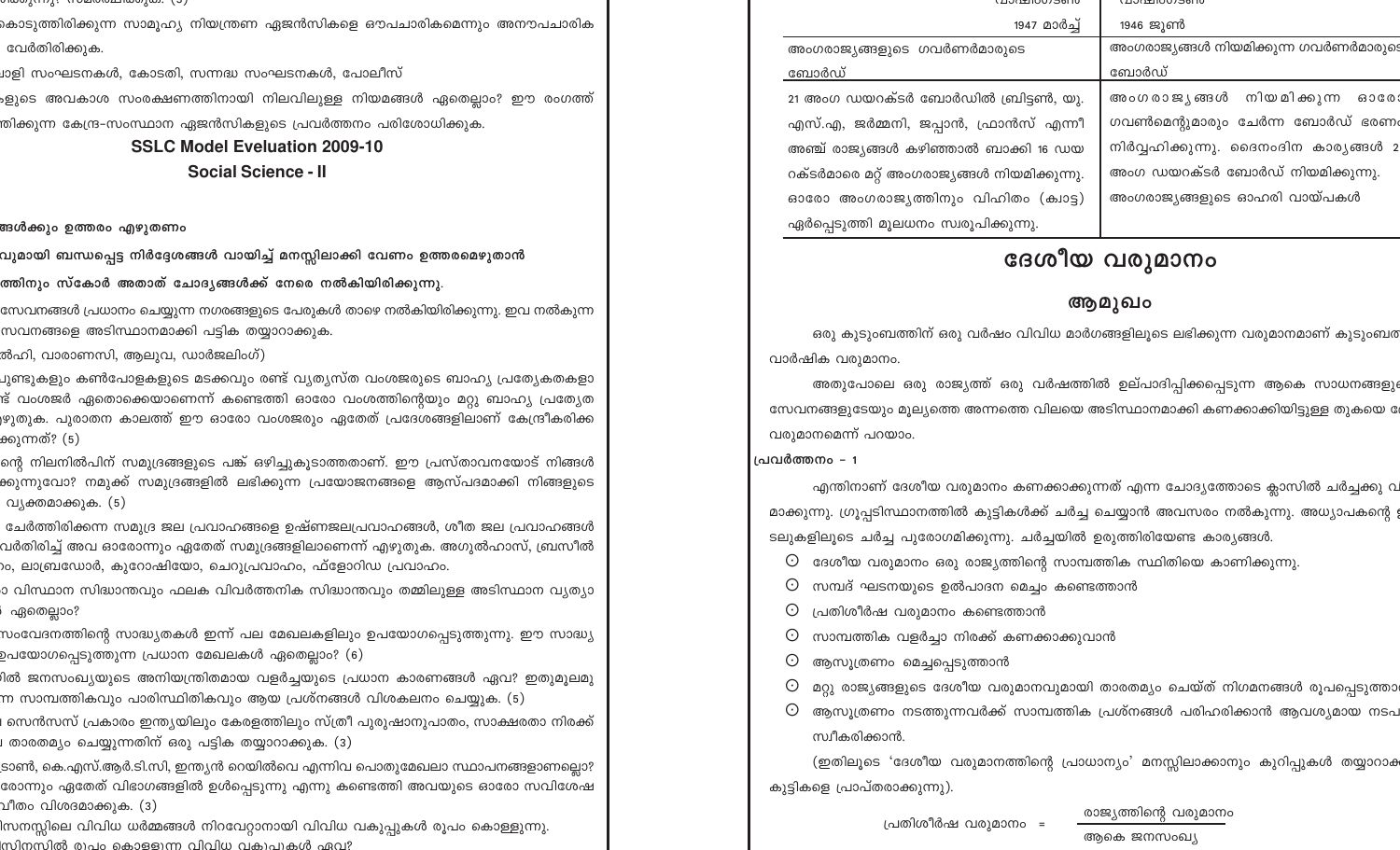ീയ വരുമാനം കണക്കാക്കുവാനുള്ള വിവിധ രീതികൾ കാണിക്കുന്ന ഷീറ്റുകൾ ഓരോ ഗ്രൂപ്പു ൽകുന്നു. ഇതിൽ വിട്ടഭാഗം പൂരിപ്പിക്കുവാൻ ആവശ്യപ്പെടുന്നു. കണ്ടെത്തിയ വിവരങ്ങൾ ക്ലാസ<mark>ി</mark>ൽ പാപത്രരിപിക്കുന്നു.

സൂചന

| ഉൽപാദന ഘടകങ്ങൾ | പ്രതിഫലം |
|----------------|----------|
| ഭൂമി           | പാട്ടം   |
| തൊഴിൽ ശക്തി    | വേതനം    |
| മുലധനം         | പലിശ     |
| സംഘാടനം        | ലാഭം     |

| ഉൽപാദന ഘടകങ്ങൾ | പ്ര |
|----------------|-----|
| ഭൂമി           | പാ  |
| തൊഴിൽ ശക്തി    | റേ  |
| മുലധനം         |     |

പാദന ഘടകങ്ങളും അവയുടെ പ്രതിഫലവുമായി ബന്ധപ്പെട്ട ചിത്രമാണ് താഴെ കൊടുത്തിട്ടുള്ള ം കൂട്ടിച്ചേർത്ത് ശരിയായ രീതിയിൽ എഴുതുക. (കുട്ടികൾ മുൻക്ലാസുകളിൽ നേടിയ അറിവ് പരി

| ഉൽപ്പാദനം | വരുമാനം<br>വർദ്ധിക്കുന്നു | വേതനം<br>കൂടുന്നു |
|-----------|---------------------------|-------------------|
| - 3       | കൂടുതൽ<br>ചെലവ്           |                   |

നങ്ങളുടെയം സേവനങ്ങളുടെയും ചോദനം വർധിക്കുമ്പോൾ ഉൽപാദനം കൂടുന്ന<mark>ു</mark> നെ വരുമാനം ചെലവിലേക്കും അത് കൂടുതൽ ഉൽപാദനത്തിലേക്കും വരുമാനത്തിലേക്കും നയി

ാനം സാധനങ്ങൾക്കും സേവനങ്ങൾക്കും വേണ്ടി ഉപയോഗിക്കുന്ന<mark>ു</mark>

ാദന പ്രക്രിയ വഴി വരുമാനം ലഭിക്കുന്നു

്റാരക്കുക.

വാം).

GOILDINO

ാദനം, ചെലവ്, വരുമാനം ഇവ പരസ്പരം ബന്ധപ്പെട്ടിരിക്കുന്നു



<u> രാഗ്രയസ്സെന്നാവായായോയിരുന്നുവരുന്നുവരു (വനയെന്നുവരുന്നാരുന്നു) സമ്പാര്യ</u> ക്കുന്നവർ ധാരാളമാമ്. നിങ്ങളുടെ അഭിപ്രായം സമർത്ഥിക്കുക.

| എ                 | ബി        | സി           |
|-------------------|-----------|--------------|
| മാമാങ്കം          | 1498      | ഔഷധ സസ്യങ്ങൾ |
| ഡച്ച്             | 1653      | നമ്പൂതിരിമാർ |
| കൂനൻ കുരിശ് സത്യം | യോഗം      | രക്ഷാപുരുഷൻ  |
| സങ്കേത്രം         | തിരുനാവായ | കോഴിക്കോട്   |
| വാസ്കോഡഗാമ        | ഹോർത്തുസ് | മട്ടാഞ്ചേരി  |
| മലാബറിക്കസ്       |           |              |

ഒരു സാമൂഹീകരണ ഏജൻസി എന്ന നിലയിലും സാമൂഹിക നിയന്ത്രണ ഏജൻസി എന്ന നില

മതം സുപ്രധാന പങ്ക് വഹിക്കുന്നുണ്ട്. നിങ്ങൾ ഈ പ്രസ്താവനയോട് യോജിക്കുന്നുവോ?

1750

1721

1791

1921

1792

താഴെ തന്നിരിക്കുന്ന സംഭവങ്ങളെ അടിസ്ഥാനമാക്കി ഒരു സമയരേഖ തയ്യാറാക്കുക.

കൊച്ചി ബ്രിട്ടീഷ് സാമന്ത രാജ്യമായി

ശ്രീരംഗപട്ടണം ഉടമ്പടി

തൃപ്പടിദാനം

മലബാർ കലാപം

മാർത്താണ്ഡവർമ്മ ഭരണാധികാരിയായി

- 'എ' കോളത്തിൽ കൊടുത്തിട്ടുള്ളവയോട് യോജിച്ചവ 'സി' കോളത്തിൽ നിന്ന് കണ്ടെത്തുക. 4.
- മായ കുറിപ്പ് തയ്യാറാക്കുക.
- രണം തയ്യാറാക്കുക. ഇന്ത്യയുടെ ശാസ്ത്ര നേട്ടങ്ങൾ എന്ന വിഷയത്തെ ആസ്പദമാക്കി തയ്യാറാക്കുന്ന പതിപ്പിലേക്ക 3.
- കൃഷി വ്യവസായം തുടങ്ങിയ മേഖലകളിൽ സ്വതന്ത്ര ഇന്ത്യ കൈവരിച്ച നേട്ടങ്ങളെക്കുറിച്ച് ഒര 2.
- പോർട്ടുഗീസുകാരുമായി കേരളത്തിനുണ്ടായിരുന്ന ബന്ധത്തിന്റെ സ്വാധീനം ഇന്നും നിലനിൽം 1. ഏതെങ്കിലും രണ്ട് മേഖലകളിൽ നിന്ന് ഓരോ ഉദാഹരണം വീതം എഴുതുക? (2)

ഓരോ ചോദ്യവുമായി ബന്ധപ്പെട്ട നിർദ്ദേശങ്ങൾ വായിച്ച് മനസ്സിലാക്കി വേണം ഉത്തരമെഴുതാൻ ഓരോ ചോദ്യത്തിനും സ്കോർ അതാത് ചോദ്യങ്ങൾക്ക് നേരെ നൽകിയിരിക്കുന്നു.

നിർദ്ദേശങ്ങൾ എല്ലാ ചോദ്യങ്ങൾക്കും ഉത്തരം എഴുതണം

5.

6.

കൊണ്ട്?

**Sample questions-1 Social Science -1** 

(5

വധ്വസായിക രംഗത്ത് ചിന്നോക്കാവസ്ഥ കേരളത്തിലെ ചുരോഗതിയെ ച്രതികാലമായി ബാധിം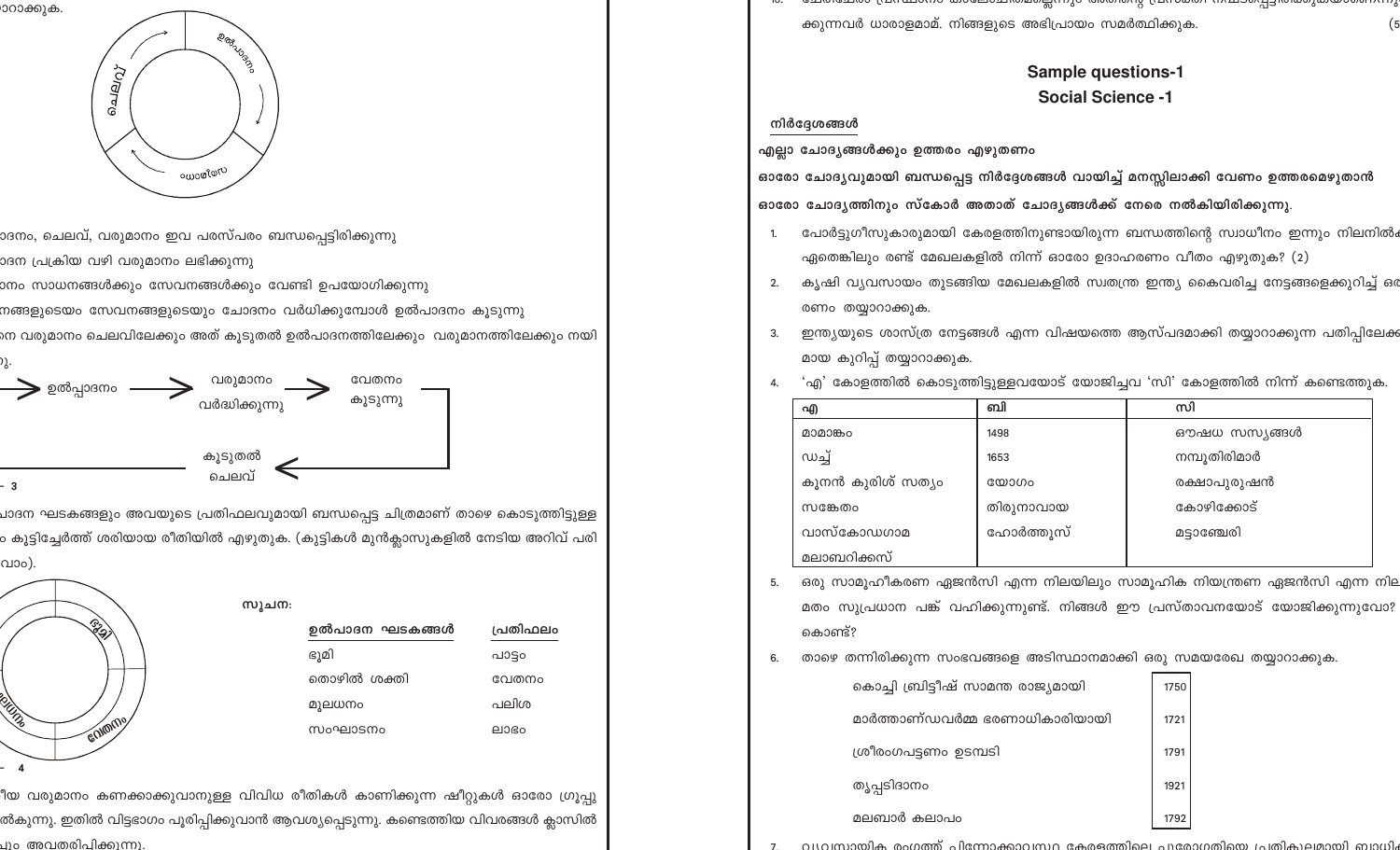.<br>നിരിക്കുന്ന വസ്തുതകൾ ഉൾപ്പെടുത്തി ഒരു ടൈം ലൈൻ തയ്യാറാക്കുക.

.<br>ലെ യുദ്ധകാല കമ്യൂണിസവും പുതിയ സാമ്പത്തിക നയവും താരതമ്യം ചെയ്യുക (3)

.<br>ാളത്തിൽ കൊടുത്തിട്ടുള്ളവയോട് യോജിച്ചവ 'ബി', 'സി' കോളങ്ങളിൽ നിന്നും കണ്ടെത്തിയെ

ബർലിൻ മതിൽ തകർക്കപ്പെട്ടു." – ബർലിൻ മതിൽ നിർമിക്കാനും തകർക്കാനും ഇടയാക്കിയ

.<br>ദിയറ്റ് യൂണിയന്റെ ശിഥിലീകരണത്തിന്റെ പശ്ചാത്തലത്തിൽ ഐക്യരാഷ്ട്ര സംഘടന പൂർണ

.<br>അമേരിക്കൻ വിധേയത്വത്തിലാണ് പ്രവർത്തിക്കുന്നത്." സമീപകാല സംഭവങ്ങളെ വിലയിരുത്ത<mark>ി</mark>

പത്യ പ്രക്രിയയിൽ പ്രതിപക്ഷത്തിന് പ്രധാന പങ്കുണ്ട്. അതിൽ ചിലത് താഴെ കൊടുത്തിരിക്കു

ും ജർമ്മനിയും വളർന്നു വന്ന ഫാസിസം, നാസിസം എന്നിവയിലും ബോക്സർ കലാപം, കറു .<br>ര തുടങ്ങിയ സമരങ്ങളിലും നാം ദേശീയതയുടെ രണ്ടു വ്യത്യസ്ത മുഖങ്ങളാണ് കാണുന്നത്.

്സി ലാഹോർ പ്രഖ്യാപനം

പോർച്ചുഗീസ്

താഷ്കന്റ് കരാർ

പഞ്ചശീല തത്വങ്ങൾ

കാശ്മീർ ഇന്ത്യൻ യണിയനിൽ ലയിക്കുന്നു

ുർവ്വരാജ്യ സഖ്യം രൂപീകൃത<mark>മാ</mark>യി

റ്റലിയുടെ ഏകീകരണം

ചെന ജനകീയ റിപ്പബ്ലി<mark>ക്കായി</mark>

வி

ഗോവ വിമോചന

ഹരിസിംഗ് രാജ

ചൗ എൻ ലായ്

നവാസ്ഷെരീഫ്

ടുതൽ വസ്തുതകൾ കണ്ടെത്തി പട്ടിക പൂർത്തിയാക്കുക.

അയുബ്ഖാൻ

ന്നാം ലോക മഹായുദ്ധം

ശ്യങ്ങൾ വിശദമാക്കുക.

ന്റെ ചുമതലകൾ

)ഞ്ഞ പ്രസ്താവന പരിശോധിക്കുക.

രമായ പോരായ്മകൾ തുറന്നുകാട്ടുക

ൗസ്റ്റർ കലാപം ഷ്യൻ വിപ്ലവം

) സെഹ്രു

ർ ശാസ്ത്രി

ഃപയ്

ുള്ള



നമ്മുടെ രാജ്യത്തിലെ ഓരോ കുടുംബവും ഉൽപാദന ഘട്ടങ്ങളിൽ ഒന്നിന്റെയെങ്കിലും ഉടമസ്ഥ ഉൽപാദന ഘടകങ്ങൾക്ക് പ്രതിഫലം ലഭ്യമാണ് എങ്കിൽ

തൃതീയ മേഖല

വിദ്യാഭ്യാസം

ബാങ്കിംഗ്



|CWSN|സഹപാഠികളുടെയും അധ്യാപകരുടെയും സഹായത്തോടെ അധിക സമയമെടുത്ത് ചെയ്യുന്ന

Work Sheet -3

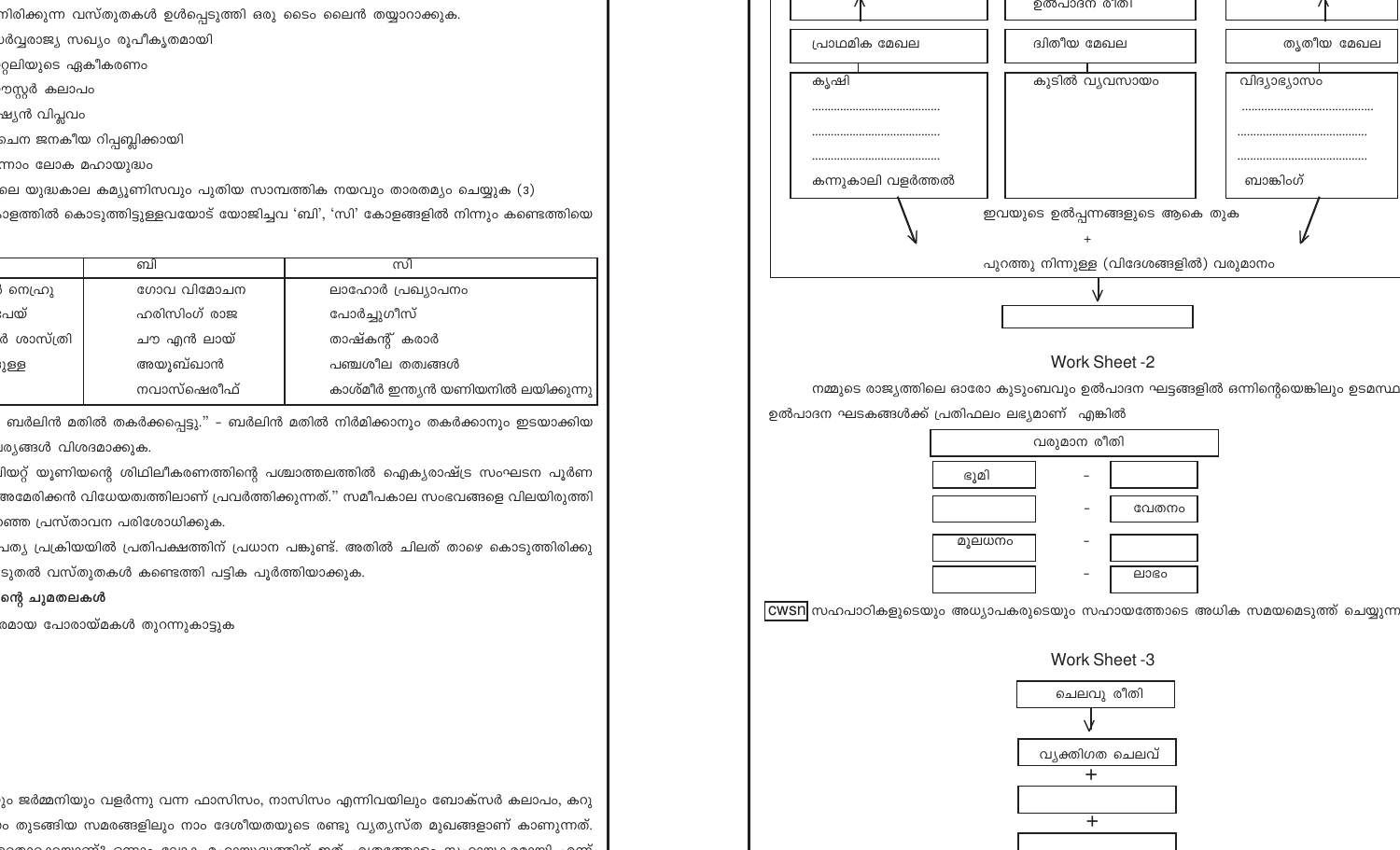

രത്തിലുള്ള കൊളാഷുകൾ ഗ്രൂപ്പുകളിൽ വിതരണം ചെയ്ത് ഇത് ദേശീയ വരുമാനവുമായി .<br>അാമോ എന്ന് കുട്ടികളോട് ചോദിക്കുന്നു. അധ്യാപകന്റെ സഹായത്തോടു കൂടി ദേശീയ വരു ത്തുന്നതിലെ പ്രയാസങ്ങൾ കണ്ടെത്തുന്നു. തുടർന്ന് കുറിപ്പ് തയ്യാറാക്കാൻ ആവശ്യപ്പെടുന്നു.

# ുപട സ്ഥാന നിർണയം – ചോദ്യ സുചനകൾ

ഏതാണ്ട് രണ്ട് തുല്യഭാഗങ്ങളായി വിഭജിച്ചു – ഉത്തരായന രേഖ കടന്നുപോകുന്ന അക്ഷാ<mark>ം</mark>ശ രേഖ  $(231/2)$ 

- അന്വയാര വ്വക്തേദ്രജ്ഞാ ജനാധ്വപ്തിനെത് രക്ത്വളെടുത്തുകയുടെ ജനാഭിലാഷ്ട ചൂരത്തി ഭ കയും ചെയ്യുന്നു' ഈ പ്രസ്താവനയുടെ അടിസ്ഥാനത്തിൽ പ്രാദേശിക ഭരണ സംവിധാനര പ്രത്യേകതകൾ എന്തെല്ലാം?
- 'രണ്ടാം ലോക മഹായുദ്ധം കൊണ്ട് അമേരിക്ക വലിയ നേട്ടങ്ങളുണ്ടാക്കി." നിങ്ങൾ ഈ പ്രസ് 7. യോട് യോജിക്കുന്നുണ്ടോ? നിങ്ങളുടെ ഉത്തരം സാധൂകരിക്കുക.
- ഐക്യരാഷ്ട്ര സംഘടനയുടെ നേട്ടങ്ങളും കോട്ടങ്ങളും വിമർശനാത്മകമായി സമർത്ഥിക്കുക 8.
- സാമ്രാജ്യത്വത്തിന്റെ വികാസവുമായി ബന്ധപ്പെട്ട് തയ്യാറാക്കിയ ഫ്ളോ ചാർട്ടിൽ ചില ഭാഗങ്ങശ 9. പോയിരിക്കുന്നു. ഈ ഫ്ളോചാർട്ട് എങ്ങനെ പൂർത്തീകരിക്കാം?



10. ശീതയുദ്ധം വളർത്തുന്നതിൽ അമേരിക്കൻചേരിയും സോഷ്യലിസ്റ്റ്ചേരിയും വഹിച്ചപങ്ക് പരിശോധ

**SSLC Model Eveluation 2009-10** Social Science - 1 Total Score: 40 **Time: 1.15Hrs** 

### നിർദ്ദേശങ്ങൾ

എല്ലാ ചോദ്യങ്ങൾക്കും ഉത്തരം എഴുതണം

ഓരോ ചോദൃവുമായി ബന്ധപ്പെട്ട നിർദ്ദേശങ്ങൾ വായിച്ച് മനസ്സിലാക്കി വേണം ഉത്തരമെഴുതാൻ ഓരോ ചോദ്യത്തിനും സ്കോർ അതാത് ചോദ്യങ്ങൾക്ക് നേരെ നൽകിയിരിക്കുന്നു.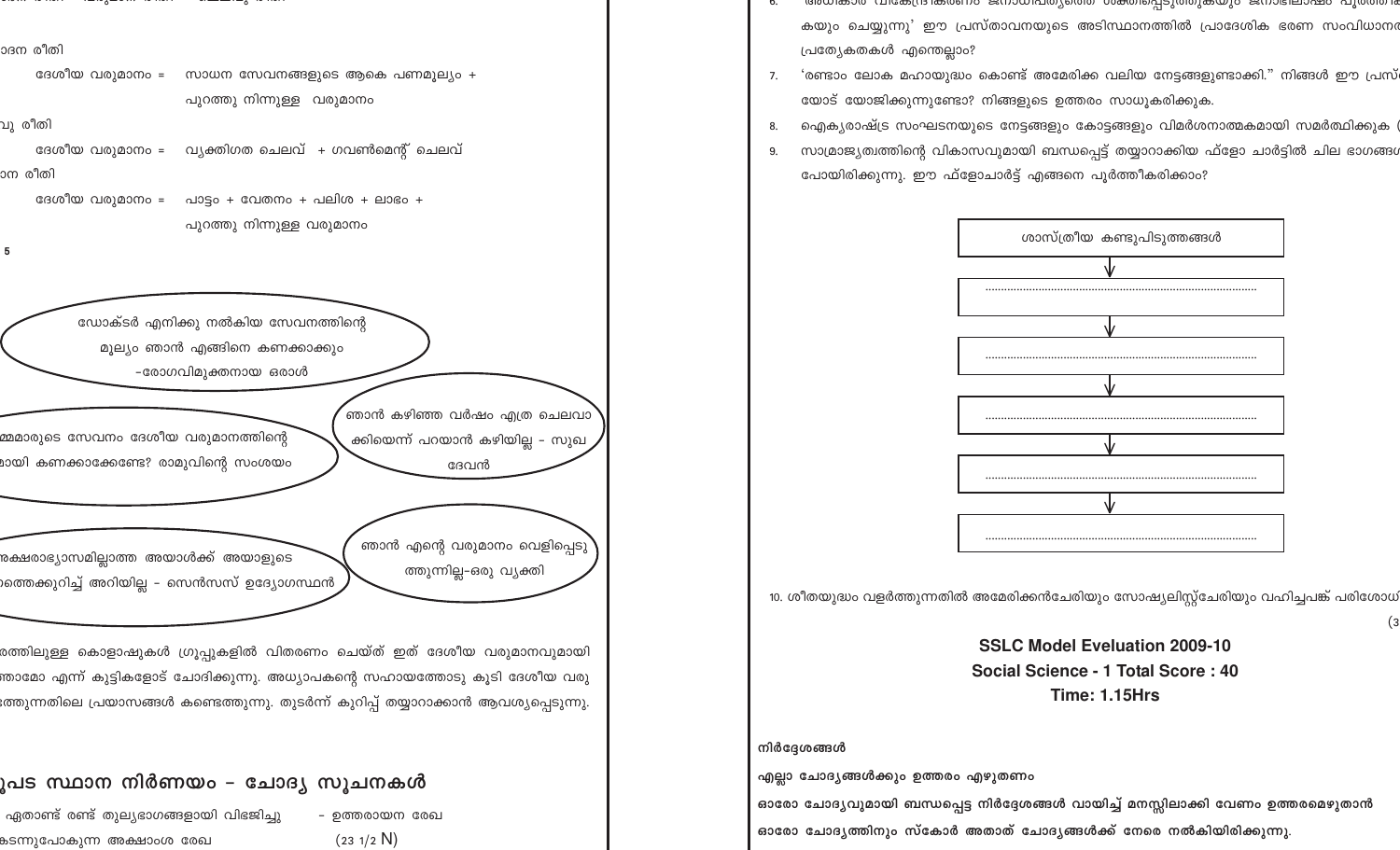| render managemental contemplatence fundatil diametri Seriusion eraktionen diametri                           |                                                  |                                                                                                                                |                                                                                                     |  |
|--------------------------------------------------------------------------------------------------------------|--------------------------------------------------|--------------------------------------------------------------------------------------------------------------------------------|-----------------------------------------------------------------------------------------------------|--|
| നയാണ് മറ്റൊരു മഹായുദ്ധത്തിനുളള കാരണമായത്?                                                                    |                                                  |                                                                                                                                |                                                                                                     |  |
|                                                                                                              |                                                  |                                                                                                                                | കൊടുത്തിട്ടുള്ള സംഭവങ്ങളെ അടിസ്ഥാനമാക്കി ഒരു സമയരേഖ (ടൈം ലൈൻ) നിർമ്മിക്കുക.                         |  |
| 17                                                                                                           | തുർക്കിയിലെ ലഹള                                  |                                                                                                                                |                                                                                                     |  |
| 03                                                                                                           | ഒന്നാം ലോക മഹായുദ്ധം അവസാനിച്ചു                  |                                                                                                                                |                                                                                                     |  |
| 18                                                                                                           | ബോൾഷെവിക്കുകളുടേയും മെൽഷെവിക്കുകളുടെയം ആർവിർഭാവം |                                                                                                                                |                                                                                                     |  |
| റഷ്യൻ വിപ്ലവം<br>05                                                                                          |                                                  |                                                                                                                                |                                                                                                     |  |
| 08                                                                                                           | ഡ്യുമായുടെ രൂപീകരണം                              |                                                                                                                                |                                                                                                     |  |
|                                                                                                              |                                                  |                                                                                                                                | ലോക മഹായുദ്ധത്തിൽ ഉൾപ്പെട്ട രാജ്യങ്ങളും അവയ്ക്കെതിരെ യുദ്ധവുമായി ബന്ധപ്പ <mark>െ</mark> ട്ട ഉയർന്നു |  |
|                                                                                                              |                                                  |                                                                                                                                | ഉരോപണങ്ങളുമാണ് 'എ' കോളത്തിലുള്ളത്. 'ബി' കോളത്തിൽ ഈ രാജ <mark>്യ</mark> ങ്ങളുടെ പ്രതികരണ             |  |
|                                                                                                              | .<br>ണ്. ഇതിൽ വിട്ടുപോയവ ചേർക്കു <mark>ക.</mark> |                                                                                                                                |                                                                                                     |  |
| രുരോപണങ്ങൾ                                                                                                   |                                                  |                                                                                                                                | പ്രത്യാരോപണങ്ങൾ/പ്രതികരണങ്ങൾ                                                                        |  |
| ിക്കെതിരെയുള്ളത്                                                                                             |                                                  | ജർമ്മനിക്ക് പറയാനുള്ളത്                                                                                                        |                                                                                                     |  |
| ഃട്രലിയ, ചെക്കോസ്ലാവാക്യ, പോളണ്ട്<br>ങ്ങളിൽ അധിനിവേശം നടത്തി. യുദ്ധത്തിന്റെ<br>ന കാരണങ്ങൾ ജർമ്മനിയായിരുന്നു. |                                                  | വേഴ്സായി ഉടമ്പടിയിൽ നീതി ലഭിച്ചില്ല,<br>വൈൻലാന്റ്, സാർ പ്രദേശങ്ങൾ വിട്ടുകൊ<br>ടുക്കേണ്ടിവന്നു. സൈനിക ശക്തി നിർവീര്യ<br>മാക്കി. |                                                                                                     |  |
| റ്റ് യൂണിയനെതിരെയുള്ളത്<br>1                                                                                 |                                                  |                                                                                                                                | സോവിയറ്റ് യൂണിയന് പറയാനുള്ളത്.<br>$\overline{2}$                                                    |  |
| .<br>ദ്വരണതിരെയുള്ളത്                                                                                        |                                                  | ബ്രിട്ടന് പറയാനുള്ളത്.                                                                                                         |                                                                                                     |  |
| 3                                                                                                            |                                                  | 4                                                                                                                              |                                                                                                     |  |
|                                                                                                              | കോളങ്ങൾ ശരിയായി യോജിപ്പിച്ചെഴുതു <mark>ക</mark>  |                                                                                                                                |                                                                                                     |  |
|                                                                                                              | ബി                                               |                                                                                                                                | സി                                                                                                  |  |
| ്റ് യൂണിയൻ                                                                                                   | ഫ്ളോറൻസ്                                         |                                                                                                                                | ലോക സാമൂഹ്യവേദി                                                                                     |  |
| സാമ്പത്തിക ശാസ്ത്രജ്ഞൻ                                                                                       |                                                  |                                                                                                                                | എല്ലാ രംഗത്തും                                                                                      |  |

നുതന പരിവർത്തനം

ആഗോള വത്കരണം

ഗുണകരമല്ല.

പരിസ്ഥതിയുടെ ഭദ്രതയ്ക്ക്

 $\sim$ 

ലോക മഹായുദ്ധത്തിനു ശേഷമുണ്ടായ ച്രധാന സമാധാന ജെമ്പടിയായ ഭവര്മ്പായി സമ്പ്യ ოდ

ചാദൃത്തിനും സ്കോർ അതാത് ചോദൃങ്ങൾക്ക് നേരെ നൽകിയിരിക്കുന്നു.

സോവിയറ്റ് പ്രസിഡണ്ട്

പാദ്യവുമായി ബന്ധപ്പെട്ട നിർദ്ദേശങ്ങൾ വായിച്ച് മനസ്സിലാക്കി വേണം ഉത്തരമെഴുതാൻ

ഥദ്യങ്ങൾക്കും ഉത്തരം എഴുതണം

 $4a$  മൗണ്ട്  $K<sub>2</sub>$ (ഗോഡ്വിൻ ആസ്റ്റിൻ) സ്ഥിതിചെയ്യുന്ന പർവ്വത നിര - കാറക്കോറം നിരവധി ഗിരികേന്ദ്രങ്ങളുള്ള ഉത്തര പർവ്വത മേഖലയുടെ 5. - ദാൻസ് ഹിമാലയ ഭാഗം - ഹിമാദ്രി, ഹിമാചൽ, സിവാ ഹിമാലയത്തിലെ 3 നിരകൾ 6. ഹിമാലയത്തിന്റെ വടക്കേ അറ്റത്തെ നിര – ഹിമാദ്രി (ഗ്രേറ്റർ ഹിമാലയ 7. ഹിമാദ്രിക്ക് തൊട്ട് തെക്ക് സ്ഥിതി ചെയ്യുന്ന നിര - ഹിമാചൽ (ലസ്സർ ഹിമാലര 8 ഹിമാലയത്തിന്റെ ഏറ്റവും തെക്കേ അറ്റത്തുള്ള നിര - സിവാലിക് (ഔട്ടർ ഹിമാല 9. ഹിമാലയത്തിൽ കൊടുമുടികൾ കാണപ്പെടുന്ന നിര - ഹിമാദ്രി 10. ഹിമാലയത്തിൽ സുഖവാസ കേന്ദ്രങ്ങൾ സ്ഥിതി ചെയ്യുന്ന നിര – ഹിമാചൽ 11. ഹിമാലയത്തിൽ തുടർച്ച നഷ്ടപ്പെടുന്ന വിസ്തൃത  $12.$ താഴ്വരകൾ കാണപ്പെടുന്ന നിര - സിവാലിക് ഹിമാലയത്തിലെ ഏറ്റവും ഉയരം കൂടിയ കൊടുമുടി - എവറസ്റ്റ് 13. ലോകത്തിലെ ഏറ്റവും ഉയരംകൂടിയ കൊടുമുടി - എവറസ്റ്റ് 14. ഹിമാലയത്തിലെ ഉയരത്തിൽ 2–ാം സ്ഥാനത്ത് നിൽക്കുന്ന കൊടുമുടി – കാഞ്ചൻ ജംഗ 15. ഇന്ത്യയിൽ ഏറ്റവും കൂടുതൽ പോഷക നദികളുള്ള നദി 16. - ഗംഗ - ഉപദ്വീപീയ പീഠഭ ധാതു നിക്ഷേപങ്ങളുടെ കലവറയായ ഇന്ത്യയുടെ ഭൂപ്രകൃതി വിഭാഗം 17. മുംബെയിൽ നിന്നും ഇന്ത്യയിലെ ഒരു പ്രസിദ്ധ ഭരണ 18. നഗരിയിലേക്കുള്ള ദേശീയ പാതയാണ് എൻ എച്ച്13) – ന്യൂഡൽഹി. ഡൽഹിയിൽ നിന്നും പുറപ്പെടുന്ന എൻ എച്ച് 12 19. എത്തിച്ചേരുന്ന പ്രസിദ്ധ തുറമുഖ നഗരം – കൊൽക്കത്ത ഹിമാചൽ നിരയിലെ ഒരു സുഖവാസ കേന്ദ്രമായ ഇത് 20. ഹിമാചൽ പ്രദേശിന്റെ തലസ്ഥാനം കൂടിയാണ്. - ഷിംല ലോകത്തിൽ ഏറ്റവും കൂടുതൽ മഴ ലഭിക്കുന്ന സ്ഥലം – ചിറാപുഞ്ചി  $21.$ ലോകത്തിലേറ്റവും കൂടുതൽ മഴ ലഭിക്കുന്ന ചിറാപൂഞ്ചി  $22.$ സ്ഥിതിചെയ്യുന്ന സംസ്ഥാനത്തിന്റെ തലസ്ഥാനം – ഷില്ലോംഗ് 23. ടിബറ്റിലെ മാനസ സരോവർ തടാകത്തിൽ നിന്നും ഉത്ഭവിച്ച് അറബിക്കടലിൽ പതിക്കുന്ന നദി - സിന്ധു ലഡാക്കിലെ അഗാധ താഴ്വരകളിലുടെ ഒഴുകി 24. അറബിക്കടലിൽ പതിക്കുന്ന നദി - സിന്ധു സിന്ധുവിന്റെ ഈ പോഷക നദിയിലാണ് 25. ഭക്രാനംഗൽ അണക്കെട്ട് സ്ഥിതി ചെയ്യുന്നത് – സത്ലജ് നദിയിത് 26. ഗായ് മുഖ് ഗുഹയിൽ നിന്ന് ഉത്ഭവിക്കുന്ന നദി - ഭഗീരഥി അദേവം വരി ഹിമായിയിൽ സിന്റ് തെറ്ററി വേയ സറി  $m$  $\Omega$ 

CONDOLLO CONTO COLONICANTO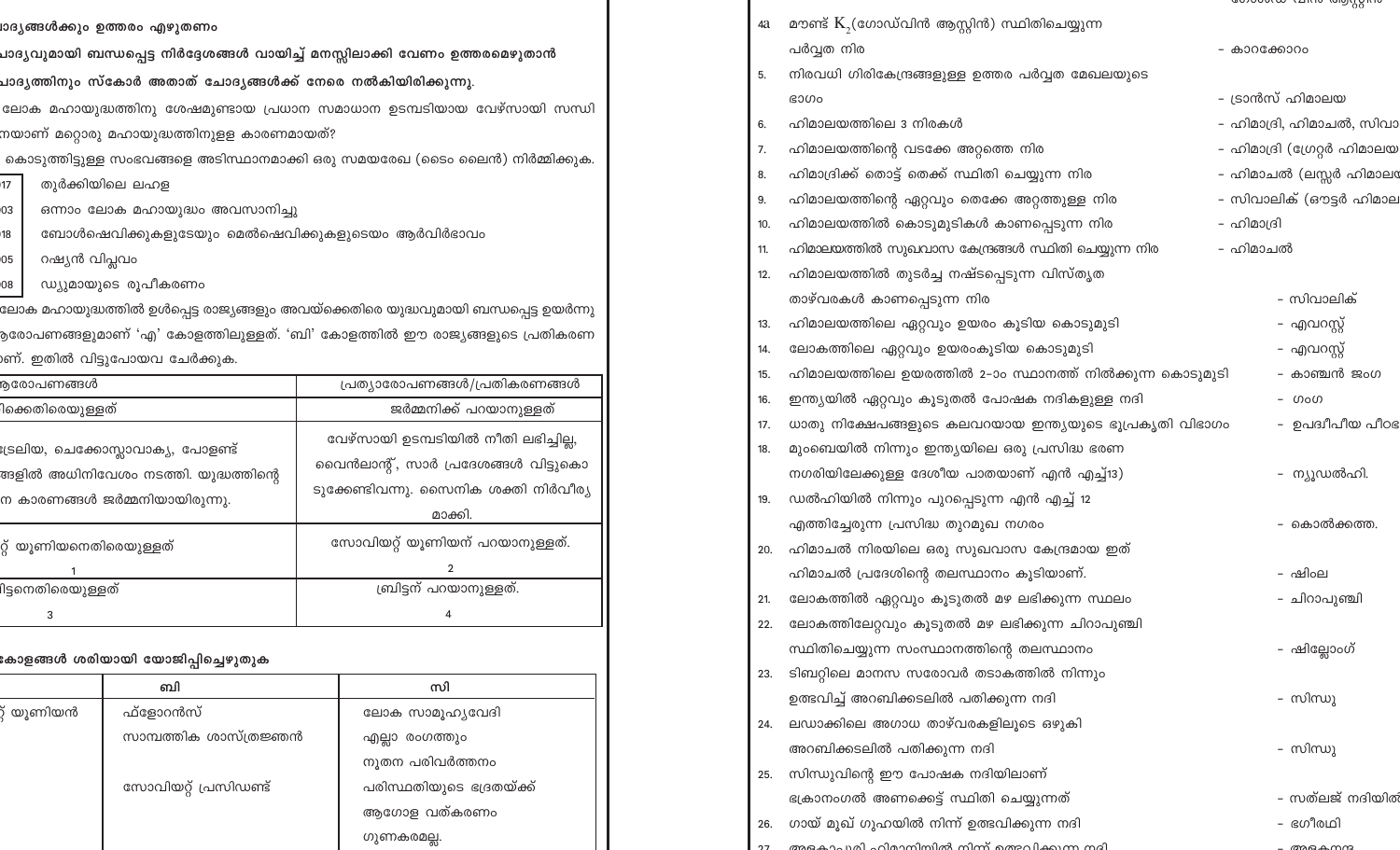| ഴുടെ തീരത്താണ് കൊൽക്കത്ത സ്ഥിതിചെയ്യുന്നത്         | – ഹുഗ്ലി                              | സംസ്ഥാന പുനഃസംഘടനാ നിയമം                                                                                    |
|----------------------------------------------------|---------------------------------------|-------------------------------------------------------------------------------------------------------------|
| ലക്ക് എത്തിച്ചേരുന്ന ഈ നദി                         |                                       | കേരള സംസ്ഥാനം നിലവിൽ വന്നു                                                                                  |
| ന്റെ ദുഃഖം എന്നറിയപ്പെടുന്നു<br>- ദാമോദർ           |                                       | 1957 – ഇന്ത്യയിൽ തെരഞ്ഞെടുപ്പിലൂടെ ആദ്യത്തെ കമ്മ്യൂണിസ്റ്റ് മന്ത്രിസഭ ( ഇ എം എസ് നേതൃത്വത                   |
| › പർവ്വതത്തിലെ ചെമ−യുങ്−ദുങ്                       |                                       | അന്തരാഷ്ട്ര അറ്റോമിക എനർജി ഏജൻസീസ് രൂപംകൊണ്ടു                                                               |
| ിൽ നിന്ന് ഉത്ഭവിക്കുന്ന നദി                        | - ബ്രഹ്മപുത്ര                         | 1958 – ദേശീയ ശാസ്ത്രനയം                                                                                     |
| പ്പെടുതൽ ജലം വഹിക്കുന്ന ഹിമാലയൻ നദി                | - ബ്രഹ്മപുത്ര                         | കേരളത്തിൽ കർഷിക ബന്ധബിൽ (കെ ആർ ഗൗരിയമ്മ)                                                                    |
|                                                    |                                       | 1959 - ക്യൂബൻ ഭരണം ഫിഡൽ കാസ്ട്രോ പിടിച്ചെടുത്തു<br>മലയ സ്വാതന്ത്ര്യം നേടി, കോൺഗ്രസ് നാഗ്പൂർ സമ്മേളനം        |
| യും ഈ നദിയും ചേർന്നാണ് രാജസ്ഥാനിലെ മരുസ്വാലി       |                                       | കേരളത്തിൽ വിമോചന സമരം, കേരള മന്ത്രിസഭ പിരിച്ചു വിടപ്പെട്ടു.                                                 |
|                                                    | – ബാഗർ സമതലംരൂപം കൊള്ളാൻ ഇടയാക്കിയത്. | 1960 - സിംഗപ്പൂർ സ്വാതന്ത്ര്യം നേടി, ടൂണിഷ്യ സ്വാതന്ത്ര്യം നേടി                                             |
| റാസമതലത്തിന്റെ വടക്ക് പടിഞ്ഞാറുള്ള  മരുഭൂമി        | – ഥാർ                                 | ഐവറികോസ്റ്റ്, ഫ്രഞ്ച് ഗയാന, കോംഗോ സ്വാതന്ത്ര്യം നേടി.                                                       |
| ൻ നദികളുടെ നിക്ഷേപ                                 |                                       | 1961 - ബെൽഗ്രേഡിൽ ചേരിചേരാ രാഷ്ട്രങ്ങളുടെ ആദ്യ സമ്മേളനം                                                     |
| നത്തിലൂടെ രൂപം കൊണ്ട ഭൂഭാഗം                        | - ഉത്തര മഹാസമതലം                      | 1962 - റുവാണ്ട സ്വാതന്ത്ര്യം നേടി                                                                           |
| ട ഭക്ഷ്യ കലവറയായ ഭൂഭാഗം                            | - ഉത്തര മഹാസമതലം                      | 1964 - കോത്താരി കമ്മീഷൻ                                                                                     |
| ചീഠഭൂമിയിൽ നിന്ന് ഉത്ഭവിച്ച് ഗംഗയിലേക്ക്           |                                       | 1965 - സൈപ്രസ് സ്വാതന്ത്ര്യം നേടി                                                                           |
| ുകിയെത്തുന്ന ഗംഗയുടെ പോഷക നദി                      | – സോൺ                                 | ദേശീയ ക്ഷീര വികസന ബോർഡ് രൂപീകരിച്ചു<br>എണ്ണ പ്രകൃതി വാതക കമ്മീഷൻ രൂപീകരിച്ചു. (ഒ എൻ ജി സി)                  |
| l, അളകാപുരി, ജംനേത്രി എന്ന <mark>ീ</mark> ഹിമാനികൾ |                                       | 1966 - ഗാംബിയ സ്വാതന്ത്ര്യം നേടി                                                                            |
| പയ്യുന്ന ഹിമാലയൻ നിര                               | – ഹിമാദ്രി                            | 1967 – ഇസ്രായേൽ പലസ്തീൻ ആറുദിന യുദ്ധം                                                                       |
|                                                    |                                       | 1968 - ഇക്വറ്റോറിയൽ ആഫ്രിക്ക സ്വാതന്ത്ര്യം നേടി                                                             |
| ഗഭദ്ര പോഷക നദികളായുള്ള നദി                         | – കൃഷ്ണ                               | 1969 – ഐ എസ് ആർ ഒ (ഇൻഡ്യൻ സ്പേയ്സ് റിസർച്ച് ഓർഗനൈസേഷൻ സ്ഥാപിച്ചു)                                           |
| ന സാഗർ അണക്കെട്ട് ഈ നിദിയിലാണ്                     |                                       | 1970 - ജന്മിത്തം അവസാനിച്ചു                                                                                 |
| പ്പട്ടിട്ടുളളത്.                                   | – കൃഷ്ണ                               | 1972 - ബഹിരാകാശ കമ്മീഷൻ നിലവിൽ വന്നു                                                                        |
| ഡ് അണക്കെട്ട് സ്ഥിതിചെയ്യുന്ന നദി                  | – മഹാനദി                              | 1974 - 34-ാം ഭരണ ഘടന ഭേദഗതി. (ഭൂപരിധി നിയമം 9-ാം പട്ടികയിൽ)<br>1975 - അമേരിക്കയുടെ മേൽ വിയറ്റ് നാമിന് വിജയം |
| രമരാവതി എന്നിവ ഈ നദിയുടെ                           |                                       | 1976 - ഇരു വിയറ്റ് നാമുകളും സംയോജിപ്പിച്ചു.                                                                 |
| പാഷക നദികളാണ്                                      | -കാവേരി                               | 1978 - ദേശീയ വയോജന വിദ്യാഭ്യാസ പദ്ധതിക്ക് തുടക്കം                                                           |
| ബെൻലൻ എന്നിവ പോഷക നദികളായി                         |                                       | 1979 - ഇറാനിൽ ഇസ്ലാമിക് റിപ്പബ്ലിക്                                                                         |
| ട്രുന്നു. ഏതൊക്കെ                                  | – നർമദ                                | 1980 - ഇറാഖ്-ഇറാനെ ആക്രമിച്ചു.                                                                              |
| lർന പോഷകം നദികളായിട്ടുള്ള  നദി                     | – താപ്തി                              | ഹരിത വിപ്ലവത്തെ തുടർന്ന് ഭക്ഷ്യ സ്വയം പര്യാപ്തത                                                             |
| ല ഏറ്റവും നീളം കൂട <mark>ി</mark> യ നദി            | - ഗംഗ                                 | 1986- രാജീവ് ഗാന്ധി നൂതന വിദ്യാഭ്യാസ നയം നടപ്പിലാക്കി<br>ഓപ്പറേഷൻ ബ്ലാക്ക് ബോർഡ് പദ്ധതി                     |
|                                                    |                                       | വൊക്കേഷണൽ സ്കൂളുകൾ. (തൊഴിലധിഷ്ഠിത വിദ്യാഭ്യാസം)                                                             |
| യ ഇന്ത്യയിലെ ഏറ്റവും നീളം കൂടിയ നദി                | - ഗോദാവരി                             | 1987 - ഗ്ലാസ് നോസ്റ്റ്                                                                                      |
| ) നദിയുടെ തീരത്താണ്                                | – യമുന                                | 1988 - ഇറാൻ ഇറാഖ് യുദ്ധം - സമാധാനം സ്ഥാപിച്ചു                                                               |
| ി ഈ നദിയുടെ തീരത്ത് സ്ഥിതി ചെയ്യുന്നു              | - ബ്രഹ്മപുത്ര                         | ദേശീയ സാക്ഷരതാ മിഷൻ രൂപീകരിച്ചു                                                                             |
| ഈ നദിയുടെ തീരത്തെ നഗരമാണ്<br>– നർമ്മദ              |                                       | 1989 –കിഴക്കൻ യൂറോപ്പിൽ കമ്യൂണിസ്റ്റ് ഭരണം നഷ്ടമായി.                                                        |
| 3 ഈ നദിയുടെ തീരത്താണ <mark>്</mark>                | - കാവേരി                              | 1990 - ജർമനിയുടെ ഏകീകരണം<br>1991 - പുത്തൻ സാമ്പത്തിക നയം (ആഗോളവൽക്കരണം) ഇന്ത്യയിൽ                           |
| ഡ ഈ നദിയുടെ തീരത്താണ്                              | – കൃഷ്ണ                               | കേരളം ആദ്യ സമ്പൂർണ സാക്ഷരതാ സംസ്ഥാനം                                                                        |
| ഈ നദിയുടെ തീരത്ത് സ്ഥിതിചെയ്യുന്ന                  |                                       | ഇറാഖിന്റെ കുവൈറ്റ് അധിനിവേശം                                                                                |
|                                                    | - താപ്തി                              | സോവിയറ്റ് യൂനിയന്റെ തകർച്ച                                                                                  |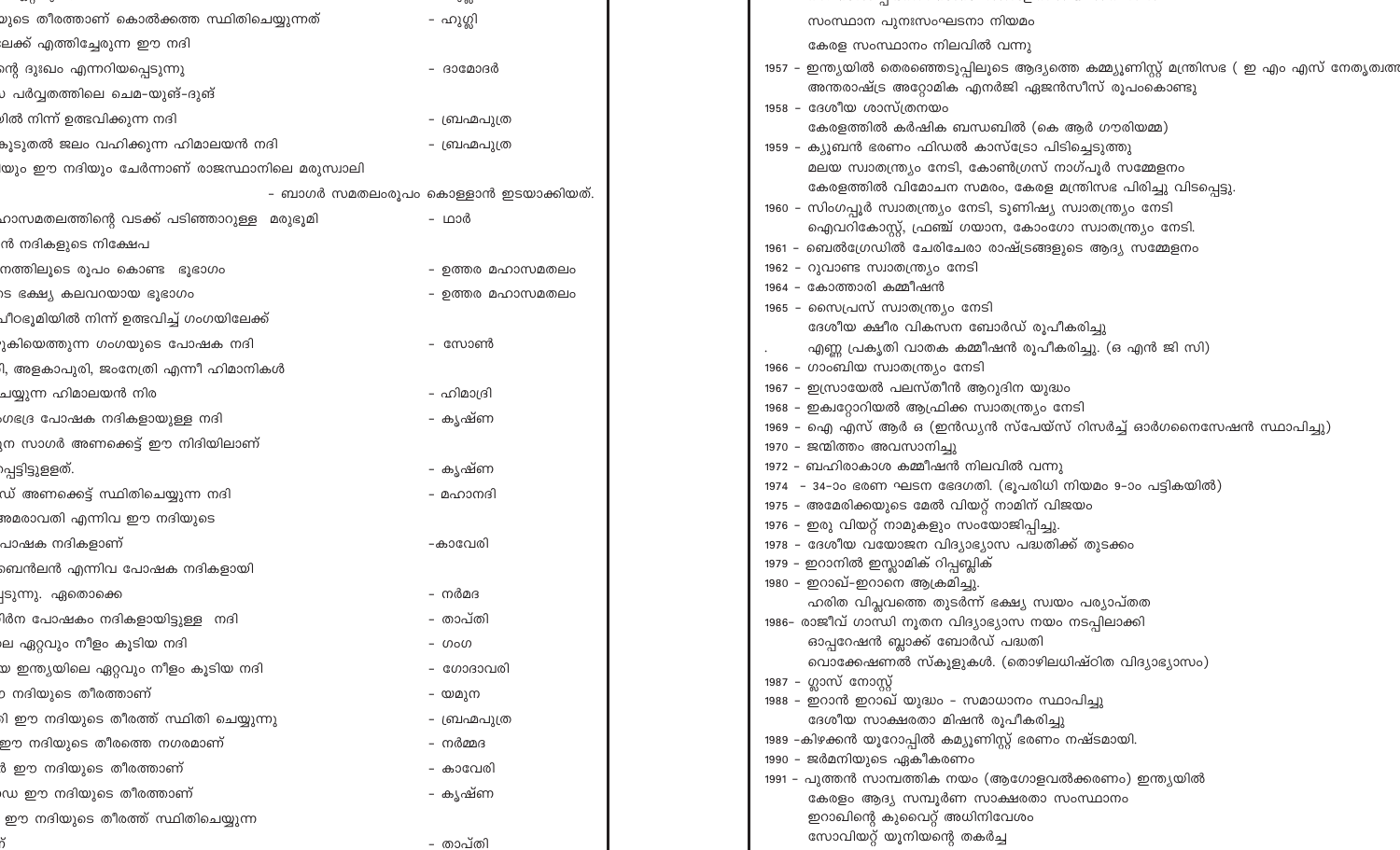| 8 ഗ്രാഡിൽ നിന്നും സോവിയറ്റ് യൂനിയൻ ജർമനിയെ തുരത്തി.                        |     |                                                                                    |                             |
|----------------------------------------------------------------------------|-----|------------------------------------------------------------------------------------|-----------------------------|
| കോ സമ്മേളനം, മുസ്സോളനിയെ സ്ഥാന ഭ്രഷ്ടനാക്കി                                |     | 61. ഡൽഹി സ്ഥിതിചെയ്യുന്ന നദി                                                       | - യമുന                      |
| ാർട്ടൺ ഓക്സ് സമ്മേളനം                                                      | 62. | ചണവൃവസായത്തിന് പ്രസിദ്ധമായ നദി                                                     | – ഹുഗ്ലി                    |
| കീഴടങ്ങി, യാൾട്ടാ സമ്മേളനം, സാൻഫ്രാൻസിസ്കോ സമ്മേളനം, പോട്സ് ഡാം സമ്മേളനം,  |     | 63. ആസ്സാമിലും പശ്ചിമഘട്ടത്തിലും വൻ വെള്ളപ്പൊക്കം                                  |                             |
| ൻ ഒ ഐക്യരാഷ്ട്ര സംഘടന നിലവിൽവന്നു, ഭക്ഷ്യ–കാർഷിക സംഘടന ( ${\rm FAO}$ ) നില |     | സൃഷ്ടിക്കുന്ന നദി                                                                  | - ബ്രഹ്മപുത്ര               |
| ഥ്നു, വിയറ്റ്നാം ഫ്രഞ്ച് ആധിപത്യത്തിൽ നിന്നും മോചിപ്പിക്കപ്പെട്ടു.         | 64. | അറബി കടലിനും പശ്ചിമഘട്ടത്തനുമിടയിൽ                                                 |                             |
| EF, UNESCO                                                                 |     | സ്ഥിതിചെയ്യുന്ന തീരസമതലം                                                           | - പശ്ചിമ തീരസമര             |
| ില്ലാ സഹകരണ പാലുല്പാദക യൂനിയൻ സ്ഥാപിച്ചു.                                  |     | 65. റാൻ ഓഫ് കച്ച് മുതൽ കന്യാകുമാരി വരെ നീണ്ടു                                      |                             |
| )ി.പി.യുടെ അമേരിക്കൻ മോഡൽ പ്രഖ്യാപനം                                       |     | കിടക്കുന്ന തീര സമതലം                                                               | - പശ്ചിമ തീര സമ             |
| J, വയലാർ സമര <mark>ം</mark>                                                |     | 66. തെക്കുപടിഞ്ഞാറൻ മൺസൂൺ ഏറ്റവുമധികം                                              |                             |
| ാഫ് നേഷൻസ് പിരിച്ചുവിട്ടു                                                  |     | ലഭിക്കുന്ന തീരസമതലങ്ങൾ                                                             | - പശ്ചിമ തീരസമര             |
| വാങ്ക് (ഐ ബി ആർ ഡി) പ്രവർത്തനമാരംഭിച്ചു                                    |     | 67. കായലുകളും അഴിമുഖങ്ങളും ധാരാളമായി                                               |                             |
| സ്വതന്ത്രമായി                                                              |     | കാണപ്പെടുന്ന തീരസമതലം                                                              | - പശ്ചിമ തീരസമര             |
| സ്ഥാൻ സ്വതന്ത്രമായി                                                        |     | 68. ഗുജറാത്തിലെ കച്ച് മുതൽ ദാമൻവരെ നീണ്ടുകിടക്കുന്ന                                |                             |
| 1.പി. ആക്രമിക്കപ്പെട്ടു                                                    |     | തീരസമതലം                                                                           | - ഗുജറാത്ത് തീരറ            |
| യിൽ ദിവാൻ ഭരണം അവസാനിച്ചു                                                  |     | 69. ദാമൻമുതൽ ഗോവവരെ നീണ്ടുകിടക്കുന്ന                                               |                             |
| റിൽ എല്ലാ ഹിന്ദുക്കൾക്കു <mark>ം</mark> ക്ഷേത്ര പ്രവേശനം                   |     | തീരസമതലം                                                                           | – കൊങ്കൺ തീരന               |
| ൽ പദ്ധതി                                                                   |     | 70. ഇവിടം മുതൽ കന്യാകുമാരി വരെ നീണ്ടു                                              |                             |
| ാഷ്ട്ര നാണയ നിധി (ഐ എം എഫ്) പ്രവർത്തനമാരംഭിച്ചു.                           |     | കിടക്കുന്നതാണ് പശ്ചിമ തീര സമതലം                                                    | – റാൻ ഓഫ് കച്ച്             |
| എച്ച് ഒ (ലോകാരോഗ്യ സംഘടന) നിലവിൽ വന്നു                                     |     | 71. ഗോവ മുതൽ കന്യാകുമാരി വരെ നീണ്ടുകിടക്കുന്ന                                      |                             |
| സ്വാതന്ത്ര്യം നേടി, യൂനിവേഴ്സിറ്റി കമ്മീഷൻ (ഡോ. എസ് രാധാകൃഷ്ണൻ)            |     | തീരസമതലം                                                                           | – മലബാർ തീരസ                |
| ാണുപ്പിള്ളയുടെ നേതൃത്വത്തിൽ മന്ത്രിസഭ. ആദ്യത്തെ ജനകീയ മന്ത്രസഭ.            |     | 72. പൂർവ്വഘട്ടത്തിനും ബംഗാൾ ഉൾക്കടലിനും ഇടയിൽ                                      |                             |
| യിൽ എല്ലാ ഹിന്ദുക്കൾക്കും ക്ഷേത്ര പ്രവേശനം                                 |     | സ്ഥിതി ചെയ്യുന്ന തീരസമതലം                                                          | - പൂർവ്വതീര സമര             |
| ൺ സ്വാതന്ത്ര്യം നേടി                                                       |     | 73.   സുന്ദര വനംമുതൽ കന്യാകുമാരി വരെ                                               |                             |
|                                                                            |     | നീണ്ടുകിടക്കുന്ന തീരസമതലം                                                          | - പൂർവ തീരസമര               |
| ജനകീയ റിപ്പബ്ലിക്കായി                                                      |     | 74. വടക്ക് കിഴക്കൻ മൺസൂണിന്റെ സ്വാധീന                                              |                             |
| ദാരി സമ്പ്രദായം അവസാനിച്ചു                                                 |     | മേഖലയായ തീരസമതലം                                                                   | - പൂർവതീര സമര               |
| കാച്ചി നിലവിൽവന്നു                                                         |     | 75. പൂർവതീര സമതലത്തിന്റെ തെക്കു ഭാഗം                                               | - കോറമണ്ഡൽ ര                |
| ്ത് വിദേശാധിപത്യത്തിൽ വിമോചിക്കപ്പെട്ടു                                    | 76. | പൂർവതീര സമതലത്തിന്റെ വടക്കുഭാഗം                                                    | – വടക്കൻ സിർക്ക             |
| ണ്ടറി വിദ്യാഭ്യാസ കമ്മീഷൻ (ലക്ഷ്മണ സ്വാമി മുതലിയാർ)                        | 77. | നെല്ലൂർ മുതൽ സുന്ദരവനംവരെ നീണ്ടുകിടക്കുന്ന സമതലം                                   | - വടക്കൻ സിക്കാ             |
| ൻ സ്വാതന്ത്ര്യം നേടി                                                       | 78. | നെല്ലൂർ മുതൽ കന്യാകുമാരിവരെ നീണ്ടു കിടക്കുന്ന സമതലം                                | – കോറമണ്ഡൽ ര                |
| ഉഎടിഒ                                                                      | 79. | ഡെൽറ്റാ പ്രദേശങ്ങളുടെ രൂപീകരണം വൻതോതിൽ                                             |                             |
| എൻ ടി ഒ                                                                    |     | നടക്കുന്ന തീരസമതലം                                                                 | - പൂർവതീര സമര               |
| ാ പാക്ട                                                                    |     | 80.   നൂറായിരം ദ്വീപുകളെന്ന് അറിയപ്പെടുന്ന ദ്വീപ് സമൂഹം<br>ലക്ഷദ്വീപിന്റെ തലസ്ഥാനപ | – ലക്ഷദ്വീപുകൾ<br>- കവറത്തി |
|                                                                            |     |                                                                                    |                             |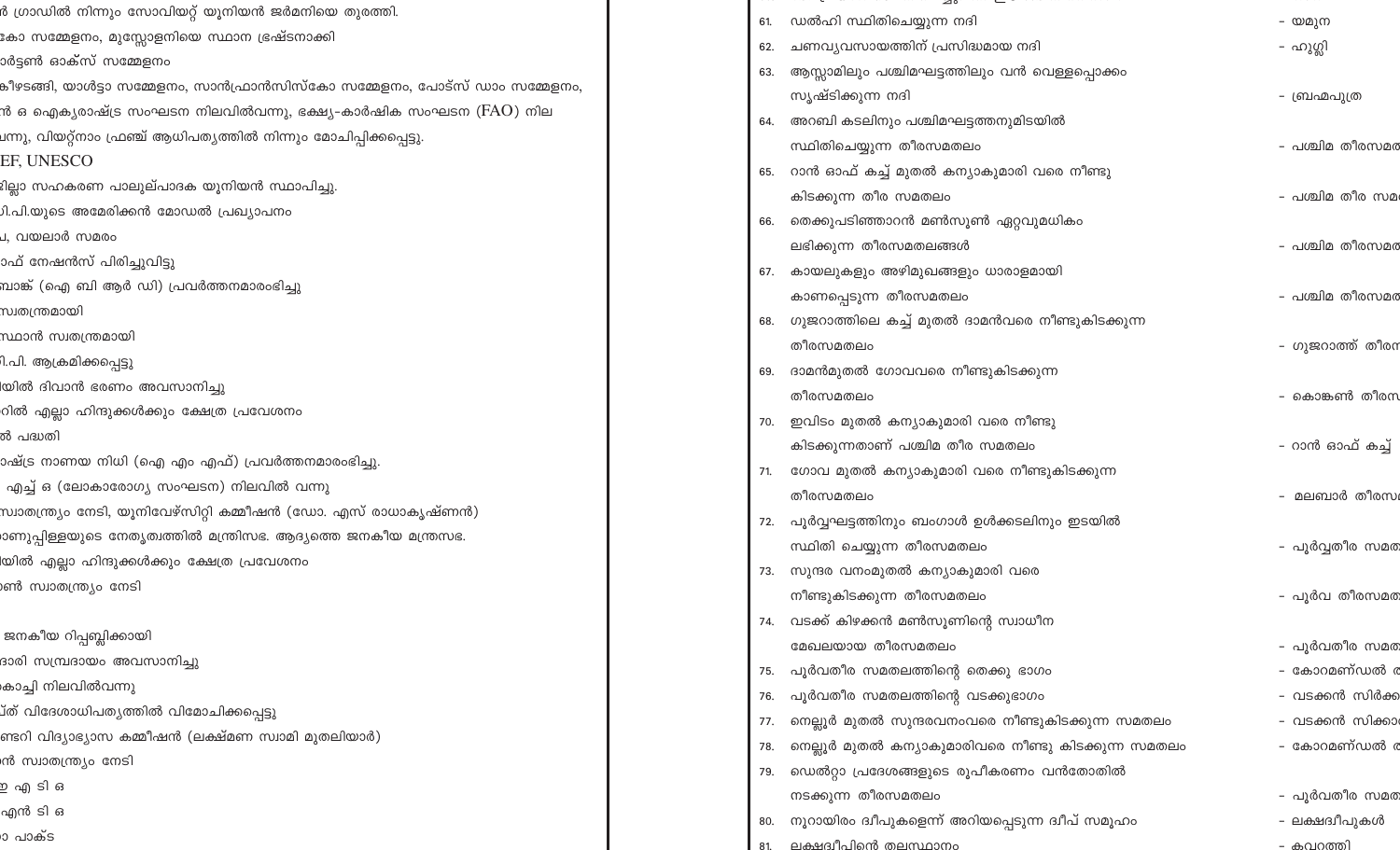|                                                             |                            | ചൈനയിൽ സൺയാത് സെന്റെ നേതൃത്വത്തിൽ റിപ്പബ്ലിക്                                          |
|-------------------------------------------------------------|----------------------------|----------------------------------------------------------------------------------------|
| ചയ്യുന്ന നദി                                                | – കോസി                     | ചമ്പാരൻ സമരം<br>1917                                                                   |
| ശ്, ഗുജറാത്ത്, രാജസ്ഥാൻ സംസ്ഥാനങ്ങൾക്ക്                     |                            | റഷ്യൻ വിപ്ലവം                                                                          |
| നപ്പെടുന്ന  ഈ നദീ പദ്ധതി നിർമ്മിച്ചിരിക്കുന്ന നദി           | – നർമ്മദ                   | ജർമ്മൻ വിപ്ലവം (കീയേൽ യുദ്ധക്കപ്പലിൽ കലാപം)<br>1918                                    |
| കം, ആന്ധ്ര സംസ്ഥാനങ്ങൾക്ക് പ്രയോജനപ്പെടുന്ന                 |                            | ജാലിയൻ വാലാബാഗ് സംഭവം<br>1919                                                          |
| തട പദ്ധതി സ്ഥാപിക്കപ്പെട്ടിരിക്കുന്ന നദി                    | – നർമ്മദ                   | നാസി പാർട്ടി രൂപീകരിച്ചു                                                               |
| ന്ഡ്, പശ്ചിമ ബംഗാൾ സംസ്ഥാനങ്ങൾക്ക് പ്രയോജന                  |                            | ഇറ്റലി പൊതു തെരഞ്ഞെടുപ്പിൽ ഫാസിസ്റ്റുകൾക്ക് പരാജയം                                     |
| ുന്ന നദീതട പദ്ധതി സ്ഥാപിക്കപ്പെട്ടിരിക്കുന്ന നദി            | - ദാമോദർ                   | നിസ്സഹകരണ സമരം, ലീഗ് ഓഫ് നേഷൻസ്<br>1920                                                |
| ഏറ്റവും പ്രയോജനപ്പെടുന്ന നദീതട പദ്ധതി                       |                            | മലബാർ കലാപം (വാഗൺ ട്രാജഡി)<br>1921                                                     |
| പ്പൈട്ടിരിക്കുന്ന നദി                                       | – മഹാനദി                   | അഖില കേരള രാഷ്ട്രീയ സമ്മേളനം                                                           |
| ടെ വടക്ക് – പടിഞ്ഞാറ് ഭാഗത്തായി സ്ഥിതി ചെയ്യുന്ന            |                            | റഷ്യയിൽ നൂതന സാമ്പത്തിക നയം                                                            |
| യ പീഠഭൂമിയുടെ ഭാഗം                                          | – ആരവല്ലിക്കുന്നുകൾ        | ഫാസിസ്റ്റ് പാർട്ടി                                                                     |
| പർവ്വതത്തിന് തൊട്ട് വടക്ക് സ്ഥിതിചെയ്യുന്ന                  |                            | ചൗരിചൗര സംഭവം<br>1922                                                                  |
| യ പീഠഭൂമിയുടെ ഭാഗം                                          | - മാൾവ                     | ഐറിഷ് ഫ്രീ സ്റ്റേറ്റ് രൂപീകരിക്കപ്പെട്ടു                                               |
| ദിക്ക് തൊട്ട് വടക്ക് സ്ഥിതി ചെയ്യുന്ന ഉപദ്വീപായ             |                            | മുസോളിനിയുടെ റോമിലേക്കുള്ള ലോംഗ് മാർച്ച്                                               |
| മുടെ ഭാഗം                                                   | - വിന്ധ്യ പർവ്വതം          | 1923 – തുർക്കി റിപ്പബ്ലിക്കായി                                                         |
| ് തൊട്ട് തെക്ക് സ്ഥിതി ചെയ്യുന്ന ഉപദ്വീപായ                  |                            | കാക്കി നാട കോൺഗ്രസ് സമ്മേളനം                                                           |
| ນຸລຣ ഭാഗം                                                   | - സത്പുര പർവ്വതം           | മാതൃഭൂമി – കോഴിക്കോട് ആരംഭിച്ചു                                                        |
| ടെ കിഴക്ക് ഭാഗത്ത് സ്ഥിതി ചെയ്യുന്ന ഉപദ്വീപിയ               |                            | 1924 - വൈക്കം സത്യാഗ്രഹം                                                               |
| മുടെ ഭാഗം                                                   | - ഛോട്ടാ നാഗ്പൂർ പീഠഭൂമി.  | 1925 – സൺയാത്സൻ അന്തരിച്ചു                                                             |
| ് സംസ്ഥാനത്തിൽ സ്ഥിതി ചെയ്യുന്ന ഉപദ്വീപായ  പീഠഭൂമിയുടെ ഭാഗം |                            | മലബാർ കുടയാണ്മ നിയമം<br>1929-                                                          |
|                                                             | - കച്ച്, കത്തിയവാർ മേഖലകൾ. | റഷ്യയിൽ പഞ്ചവത്സര  പദ്ധതി ആരംഭിച്ചു                                                    |
| ടെലിനു സമാന്തരമായി സ്ഥിതി ചെയ്യുന്ന പർവ്വത നിര              | – പശ്ചിമ ഘട്ടം             | 1930 - ഉപ്പുസത്യാഗ്രഹം                                                                 |
| ഉൾക്കടലിനു സമാന്തരമായി സ്ഥിതി ചെയ്യുന് ഉപദ്വീപായ            |                            | 1931 – കോൺഗ്രസ് കറാച്ചി പ്രമേയം                                                        |
| – പൂർവ്വഘട്ടം<br>ນ)ຸດຣ ഭວທ໐                                 |                            | ഗാന്ധി ഇർവിൻ ഉടമ്പടി, ഗുരുവായൂർ സത്യാഗ്രഹം                                             |
| ചട്ടത്തിനും പൂർവ്വ ഘട്ടത്തിനും ഇടയിൽ സ്ഥിതി                 |                            | 1932 - ജന്മി കുടിയാണ്മ നിയമം, രണ്ടാമത് നിയമലംഘന സമരം, രണ്ടാം വട്ട ഗുരുവായൂർ സത്യാഗ്ര   |
| പീഠഭൂമിയുടെ ഭാഗം                                            | - ഡക്കാൻ പീഠഭൂമി.          | 1933 - ഹിറ്റ്ലർ ജർമനിയുടെ ചാൻസലറായി (പ്രധാനമന്ത്രി)                                    |
| ാ നിരകളിൽ നിന്ന് ഉത്ഭവിച്ച് ബംഗാൾ                           |                            | ദേശീയ പ്ലാനിംഗ് കമ്മിറ്റി രൂപീകരിച്ചു, തിരുവിതാംകൂറിൽ ക്ഷേത്ര പ്രവേശന വിളംബരം<br>1935. |
| ിൽ പതിക്കുന്ന നദി                                           | – മഹാനദി                   | 1936 - സ്പെയിൻ ജനകീയ മുന്നണി അധികാരത്തിൽ                                               |
| ാ നിരകളിൽ നിന്ന് ഉത്ഭവിച്ച് അറബിക്കടലിൽ                     |                            | 1938 - ഹിറ്റ്ലർ ആസ്ത്രിയയെ ജർമ്മനിയോട് ചേർത്തു                                         |
| ന നദി                                                       | – നർമ്മദ                   |                                                                                        |
| ജില്ലയിൽ നിന്ന് ഉത്ഭവിച്ച് ബംഗാൾ ഉൾക്കടലിൽ                  |                            | തിരുവിതാംകൂർ സ്റ്റേറ്റ് കോൺഗ്രസ് രൂപീകരിച്ചു, കൊച്ചിയിൽ ദ്വിഭരണം                       |
| ന നദി                                                       | - ഗോദാവരി                  | 1939 - സോവിയറ്റ് ജർമൻ അനാക്രമണ സന്ധി, പിണറായിയിൽ കമ്യൂണിസ്റ്റ് പാർട്ടി രൂപീകരണം, ജർ    |
| ലശ്വറിൽ നിന്ന് ഉത്ഭവിച്ച് ബംഗാൾ ഉൾക്കടലിൽ                   |                            | യുടെ പോളണ്ടാക്രണം.                                                                     |
| പതദി                                                        | <u>- കൃഷ്ണ</u>             | 1940 - അൽസെയ്സ് ലോറൈൻ ജർമ്മനി കീഴടക്കി,ത്രികക്ഷി സഖ്യം രൂപംകൊണ്ടു (ജർമ്മനി,ജപ്പാൻ,ഇ    |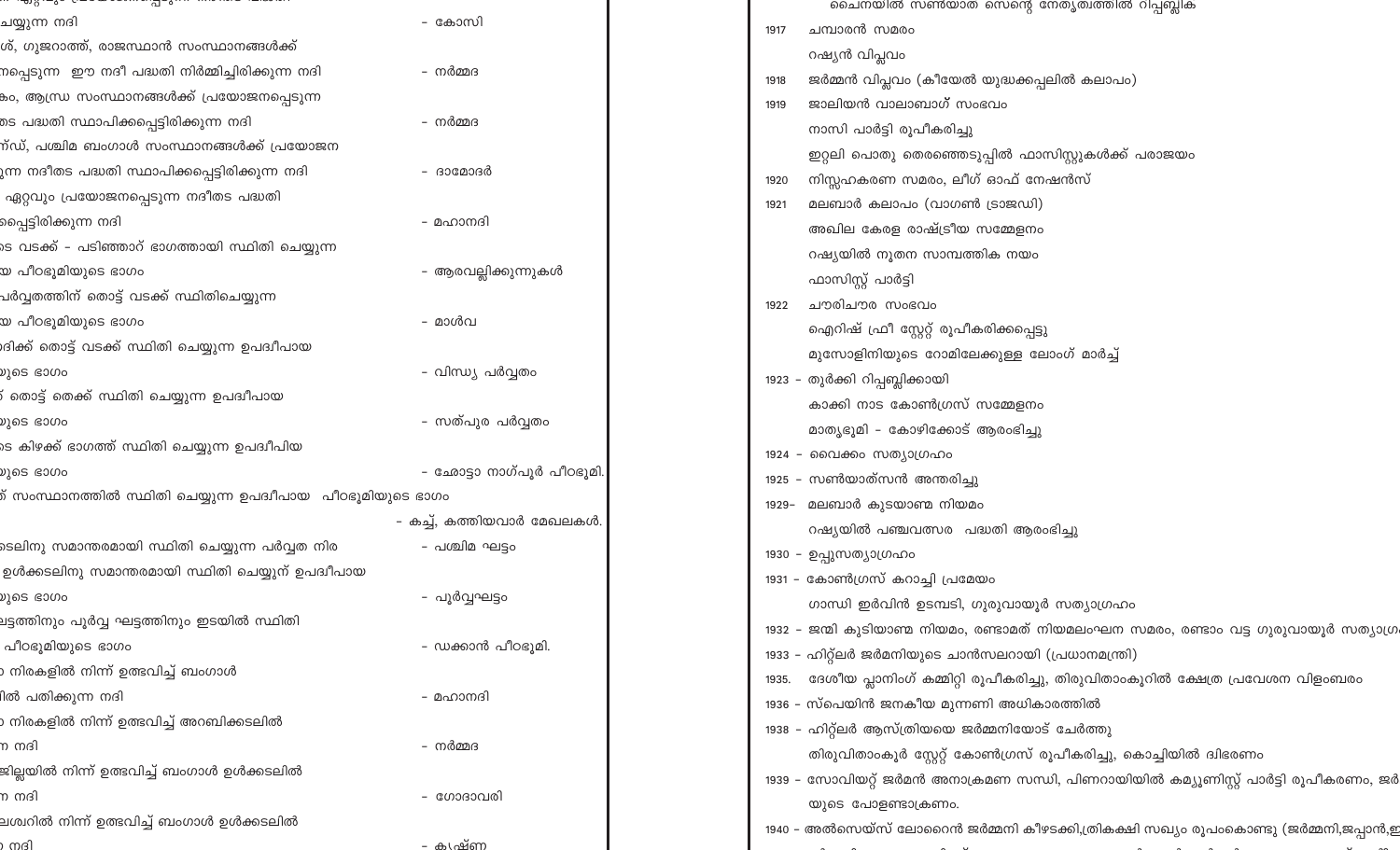| കാലഘട്ടത്തിന്റെ ആരംഭം                                  |                                                                             |      |                                                                                    |                         |                               |
|--------------------------------------------------------|-----------------------------------------------------------------------------|------|------------------------------------------------------------------------------------|-------------------------|-------------------------------|
| ഭകാട്ട പുറക്കാട് നിർമാണമാരംഭിച്ചു                      |                                                                             |      | 107. വിന്ധ്യാ പർവ്വതത്തിന് തെക്കുഭാഗത്തുകൂടി ഒഴുകുന്ന നദി                          |                         | – നർമ്മദ                      |
| ൻ കുരിശ് സത്യം                                         |                                                                             |      | 108. സാത്പുര പർവ്വതത്തിന് തെക്കുഭാഗത്തുകൂടി ഒഴുകുന്ന നദി                           |                         | - താപ്തി                      |
| 8ട്ടുഗീസുകാർക്കെതിരെ ഡച്ച് സാമൂതിരി സഖ്യം              |                                                                             | 109. | ഇബ്, ടെൽ പോഷക നദികളായുള്ള നദി – മഹാനദി                                             |                         |                               |
| സാമൂതിരി സഖ്യം - പോർച്ചുഗീസുകാരെ തോൽപിച്ചു             |                                                                             | 110. | ഇന്ദ്രാവതി – ശബരി പോഷക നദികളായുള്ള നദി – ഗോദാവരി                                   |                         |                               |
| }ച്ചുഗീസുകാർ കേരളത്തിൽ നിന്നും തുടച്ചുമാറ്റപ്പെട്ടു    |                                                                             | 111. | ഇന്ത്യയിൽ ഖനനം ചെയ്യുന്ന പെട്രോളിയത്തിന്റെ 63 ശതമാനവും ലഭിക്കന്ന സ്ഥലം             |                         |                               |
| ന്താണ്ഡവർമ വേണാട് ഭരണാധികാരി                           |                                                                             |      |                                                                                    | - മുംബൈ                 |                               |
| ൃൽ യുദ്ധം (മാർത്താണ്ഡ വർമ ഡച്ചുകാരെ തോൽപിച്ചു)         |                                                                             | 112. | ഇന്ത്യയിൽ ആദ്യത്തെ ജലവൈദ്യുത ഉൽപ്പാദന കേന്ദ്രം                                     | – ഡാർജലിംഗ്             |                               |
| ിദാനം                                                  |                                                                             | 113. | 1902 കാവേരി നദിയിൽ സ്ഥാപിതമായ ജലവൈദ്യുതി ഉൽപ്പാദന കേന്ദ്രം                         |                         | - ശിവ സമുദ്രം                 |
| ്വി ബ്രിട്ടീഷുകാരുടെ സാമന്തരാജ്യമായി                   |                                                                             | 114. | കേരളത്തിലെ പ്രധാന താപ വൈദ്യുത നിലയം സ്ഥാപിക്കപ്പെട്ടസ്ഥലം– കായംകുളം                |                         |                               |
| ംഗപട്ടണം ഉടമ്പടി                                       |                                                                             | 115. | തമിഴ്നാട്ടിലെ പ്രധാന ആണവോർജ്ജ കേന്ദ്രം                                             | – കൽപ്പാക്കം            |                               |
| വിതാംകൂർ ബ്രിട്ടീഷ് വിധേയത്വത്തിൽ                      |                                                                             |      | കർണാടകത്തിലെ പ്രധാന ആണവോർജ്ജ കേന്ദ്രം                                              | - കൈഗ                   |                               |
| ിരാജ കൊല്ലപ്പെട്ടു                                     |                                                                             |      | 117. മഹാരാഷ്ട്രയിലെ പ്രധാന ആണവോർജ്ജ കേന്ദ്രം                                       | - താരാപൂർ               |                               |
| ഃറ വിളമ്പരം                                            |                                                                             | 118. | ഗുജറാത്തിലെ പ്രധാന ആണവോർജ്ജ കേന്ദ്രം                                               | - കാക്രപാറ              |                               |
| വനാട്, ഏറനാട് ഗ്രാമങ്ങളിൽ കലാപം                        |                                                                             |      | രാജസ്ഥാനിലെ പ്രധാന ആണവോർജ്ജ കേന്ദ്രം                                               | - റാവത്ത് ഭാട്ട (കോട്ട) |                               |
| മരി കലാപം                                              |                                                                             | 120. | ഉത്തർപ്രദേശിലെ പ്രധാന ആണവോർജ്ജ കേന്ദ്രം                                            | - നറോറ                  |                               |
| ന്തൂർ കലാപം                                            |                                                                             | 121. | ഇന്ത്യയിലെ ഏറ്റവും വലിയ സൗരോർജ്ജ ഉൽപ്പാദന കേന്ദ്രം - ഗുജറാത്തിലെ ഭുജിന്            |                         |                               |
| ൂർ കലാപം                                               |                                                                             | 122. | ഇന്ത്യയിലെ ഏറ്റവും വലിയ പരുത്തിതുണി ഉൽപ്പാദന കേന്ദ്രം – മുംബൈ                      |                         |                               |
| ാരപ്പാട്ട വിളംബരം                                      | 123. പരുത്തിത്തുണി ഉൽപ്പാദനത്തിൽ ഇന്ത്യയിൽ രണ്ടാം സ്ഥാനത്ത് നിൽക്കുന്ന നഗരം |      |                                                                                    |                         |                               |
| മാണിസ്റ്റ് പ്രസ്ഥാനം                                   |                                                                             |      |                                                                                    | – അഹമ്മദാബാദ്.          |                               |
| ൂലം ലെജിസ്സേറ്റീവ് കൗൺസിൽ രൂപീകരിച്ചു                  |                                                                             |      | 124. കർണ്ണാടകയിലെ പ്രധാന കമ്പിളി വ്യവസായ കേന്ദ്രം                                  | – ബാംഗ്ലൂർ              |                               |
| ാളി മെമ്മോറിയൽ                                         |                                                                             |      | 125. മഹാരാഷ്ട്രയിലെ പ്രധാന കമ്പിളി വ്യവസായ കേന്ദ്രം                                | - മുംബൈ                 |                               |
| കുടിയാൻ നിയമം                                          |                                                                             | 126. | ഇന്ത്യയിലെ ഏറ്റവും പ്രധാന പഞ്ചസാര വിപണന കേന്ദ്രം  – കാൺപൂർ (യു.പി)                 |                         |                               |
| ൻഗ്രസ് അമരാവതി സമ്മേളനം                                |                                                                             |      | 127. ഇന്ത്യയിലെ പ്രധാന ഫോട്ടോ പേപ്പർ നിർമ്മാണ കേന്ദ്രം                             | – ഊട്ടി                 |                               |
| ുർ ശങ്കരൻനായർ അധ്യക്ഷൻ)                                |                                                                             |      | 128. ഇന്ത്യയിലെ കറൻസി പേപ്പർ നിർമ്മിക്കുന്ന കേന്ദ്രം                               | – ബാംഗ്ലൂർ              |                               |
| ൻ  സോഷ്യൽ ഡമോക്രാറ്റിക് ലേബർ രൂപീകരിച്ചു               |                                                                             |      | 129. തമിഴ്നാട്ടിലെ പൊതുമേഖലാ ഇരുമ്പുരുക്ക് നിർമ്മാണ ശാല സ്ഥിതിചെയ്യുന്ന സ്ഥലം      |                         |                               |
| വ, സ്പാനിഷ് ഭരണത്തിൽ നിന്നും മോചിപ്പിക്കപ്പെട്ടു       |                                                                             |      |                                                                                    | -സേലം                   |                               |
| ൻ സോഷ്യൽ ഡമോക്രാറ്റിക് ലേബർ പാർട്ടിയിൽ പിളർപ്പ്        |                                                                             |      | 130. 1907 ൽ സ്ഥാപിതമായ ഇന്ത്യയിലെ സ്വകാര്യ മേഖലയിലെ വൻകിട ഇരുമ്പുരുക്ക് നിർമ്മാണ ശ |                         |                               |
| ാൾഷെവിക്, മെൻഷെവിക്)                                   |                                                                             |      |                                                                                    |                         | – ജാംഷഡ്പൂർ (ഝാർഖണ്ഡ്)        |
| ൻഗ്രസ് രാഷ്ട്രീയ സമ്മേളനം, കോഴിക്കോട്                  |                                                                             |      | 131. വിശേശ്വരയ്യ ഇരുമ്പുരുക്ക് നിർമ്മാണശാല സ്ഥിതി ചെയ്യുന്ന സ്ഥലം                  |                         |                               |
| ഭരണത്തിനെതിരെ കലാപം                                    |                                                                             |      |                                                                                    | - ഭദ്രാവതി (കർണ്ണാടക)   |                               |
| ലമെന്റ് (ഡ്യൂമ) രൂപീകരിച്ചു                            |                                                                             |      | 132. 1959 ൽ റഷ്യയുടെ സഹായത്തോടെ ഇന്ത്യയിൽ സ്ഥാപിതമായി ഛത്തീസ് ഗഡിൽ സ്ഥിതി ചെ       |                         |                               |
| കി കലാപം                                               |                                                                             |      | വൻകിട ഇരുമ്പുരുക്ക് നിർമാണ ശാല                                                     | – (ഛത്തീസ് ഗഡ്)         |                               |
| <mark>⊔ാർ ജില്ലാ കോൺഗ്രസ് കമ്മിറ്റി രൂപീകൃതമായി</mark> |                                                                             |      | 133. ബ്രിട്ടീഷ് സഹായത്തോടെ 1959 ൽ സ്ഥാപിതമായ ഇരുമ്പുരുക്ക് നിർമ്മാണ ശാല            |                         |                               |
|                                                        |                                                                             |      |                                                                                    |                         | ardcon and Cormila misconrid) |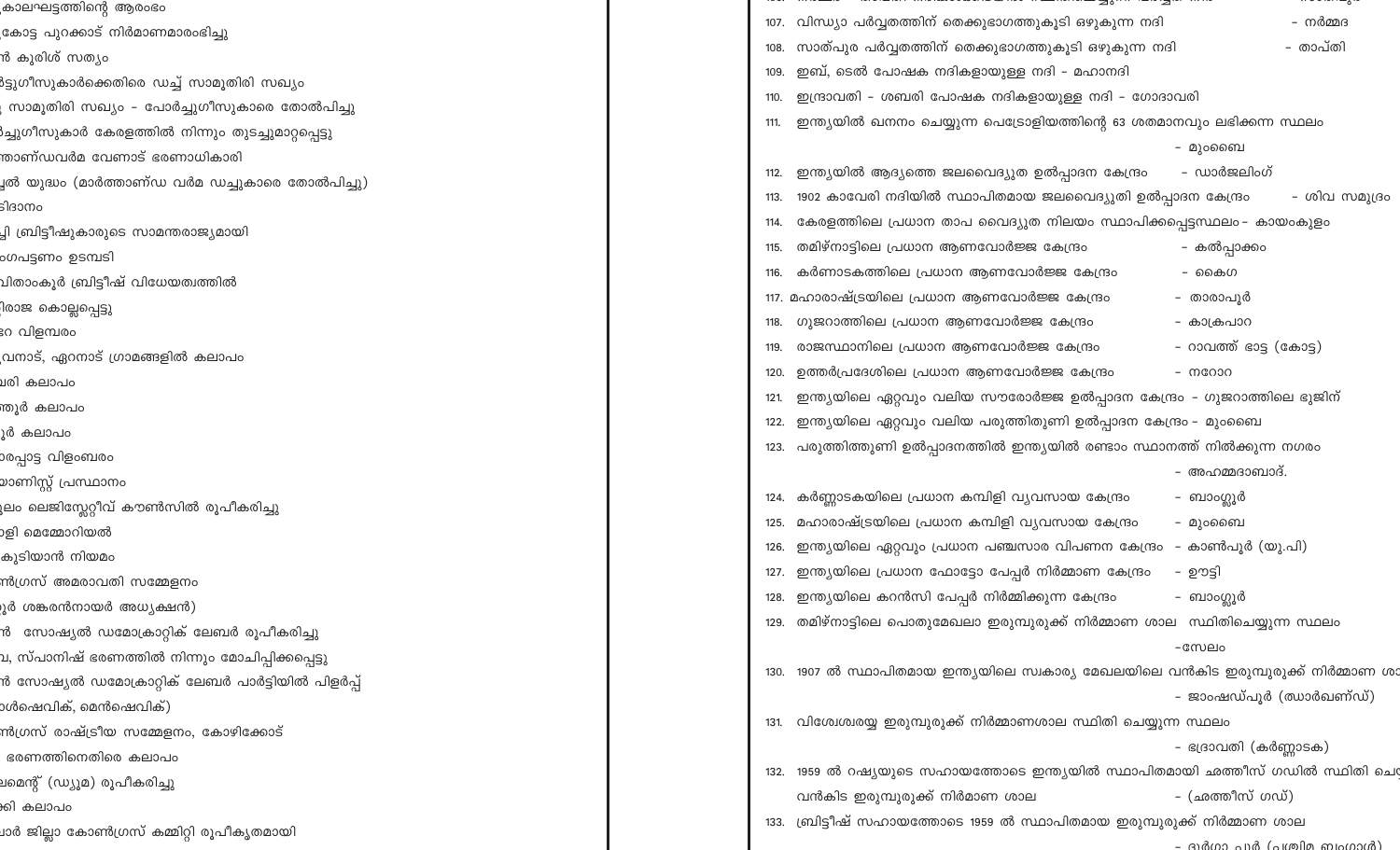| മലെ ഏറ്റവുo പ്രതാധപ്പെട്ട ഇരുവുരുക്ക നരമ്മാണ ശാല സ്ഥരതമെയ്യുന്ന സ്ഥലം            |                           | 168. പശ്ചിമ ബംഗാളിൽ കൊൽക്കത്തയിൽ പുറമെയുള്ള മറ്റൊരു തുറമുഖം                                                                                              |
|----------------------------------------------------------------------------------|---------------------------|----------------------------------------------------------------------------------------------------------------------------------------------------------|
|                                                                                  | - വിശാഖപട്ടണം             | - ഹാൽഡിയ                                                                                                                                                 |
| ലെ ആദ്യത്തെ സിമന്റ് നിർമ്മാണ ശാല സ്ഥാപിക്കപ്പെട്ട സ്ഥലം                          |                           | 169. കേരളത്തിന്റെ വടക്കേ അറ്റത്ത് സ്ഥിതിചെയ്യുന്ന അന്തർദേശീയ വിമാന സർവ്വീസുള്ള വിമാനത                                                                    |
|                                                                                  | - ചെന്നൈ                  | - കരിപ്പൂർ (കോഴിക്കോട്)                                                                                                                                  |
| യിൽവേയുടെ ആസ്ഥാനം                                                                | - മുംബൈ (ശിവജി ടെർമിനൽ)   | 170. മധ്യകേരളത്തിലെ അന്തർദേശീയ വിമാനത്താവളം – നെടുമ്പാശ്ശേരി (കൊച്ചി)                                                                                    |
| റയിൽവേയുടെ ആസ്ഥാനം                                                               | – മുംബെ (ചർച്ച് ഗെയ്റ്റ്) | കേരളത്തിന്റെ തെക്കെ അറ്റത്തുള്ള അന്തർദേശീയ വിമാനത്താവളം – തിരുവനന്തപുരം                                                                                  |
| റയിൽവേയുടെ ആസ്ഥാനം                                                               | – കൊൽക്കത്ത               | 172. ഗംഗയുടെ യമുനയും കൂടിചേരുന്ന സ്ഥലം – അലഹബാദ്                                                                                                         |
| റയിൽവേയുടെ ആസ്ഥാനം                                                               | – ന്യൂഡൽഹി                | ഇന്ത്യയുടെ തലസ്ഥാന നഗരം – ന്യൂഡൽഹി<br>173.                                                                                                               |
| ച്ചർവ്വ റെയിൽവേയുടെ ആസ്ഥാനം<br>- ഗൊരഖ്പൂർ                                        |                           | 174.  കേരളത്തിലെ ഏറ്റവും പ്രസിദ്ധമായ ടെക്നോപാർക്ക് സ്ഥിതിചെയ്യുന്ന സ്ഥലം – തിരുവനന്തപു                                                                   |
| റെയിൽവേയുടെ ആസ്ഥാനം                                                              | - ചെന്നൈ                  | ഐ.ടി. വ്യവസായത്തിന്റെ കേന്ദ്രമായ ആന്ധ്രയിലെ പ്രമുഖ നഗരം   – ഹൈദരബാദ്<br>175.                                                                             |
| - മദ്ധ്യ റെയിൽവേയുടെ ആസ്ഥാനം                                                     | – സെക്കണ്ടറാബാദ്          | 176. ഐ.ടി. വ്യവസായങ്ങൾക്ക് കർണാടകത്തിൽ പ്രസിദ്ധമായ നഗരം<br>– ബാംഗ്ലൂർ                                                                                    |
| - മാലിഗാവ്<br>ചൂർവ്വ അതിർത്തി റെയിൽവേയുടെ ആസ്ഥാനം                                |                           | 177. ഇന്ത്യയിൽ തേയില വൻതോതിൽ കൃഷി ചെയ്യുന്ന ഒരു ഉത്തരേന്ത്യൻ സംസ്ഥാനം (ഇന്ത്യയിൽ                                                                         |
| - പൂർവ്വ അതിർത്തി റെയിൽവേയുടെ ആസ്ഥാനം – കൊൽക്കത്ത                                |                           |                                                                                                                                                          |
| മധ്യ അതിർത്തി റെയിൽവേയുടെ ആസ്ഥാനം                                                | - അലഹബാദ്                 | ഏറ്റവും അധികം തേയില കൃഷിചെയ്യുന്ന സംസ്ഥാനം)<br>– അസ്സാം                                                                                                  |
| - ജയ്പൂർ<br>പശ്ചിമ അതിർത്തി റെയിൽവേയുടെ ആസ്ഥാനം                                  |                           | 178. ചണം വ്യവസായത്തിന് പേരുകേട്ട തുറമുഖം – കൊൽക്കത്ത                                                                                                     |
| -പശ്ചിമ റെയിൽവേയുടെ ആസ്ഥാനം<br>– ബാഗ്ലൂർ                                         |                           | 179. അറബിക്കടലിന് അഭിമുഖമായ പർവ്വതനിര – പശ്ചിമഘട്ടം                                                                                                      |
| മധ്യ റെയിൽവേയുടെ ആസ്ഥാനം                                                         | – ഹാജിപ്പൂർ               | ഇന്ത്യയിലെ ഏറ്റവും കൂടുതൽ കൽക്കരി നിക്ഷേപമുള്ള സംസ്ഥാനം – ഝാർഖൺഡ്                                                                                        |
| ്ധ്യ റെയിൽവേയുടെ ആസ്ഥാനം                                                         | – ജബൽപൂർ                  | ആൻഡമാൻ നിക്കോബാർ ദ്വീപുകളിൽ സ്ഥിതി ചെയ്യുന്ന തുറമുഖം – പോർട്ട് ബ്ലെയർ                                                                                    |
| ീര റെയിൽവേയുടെ ആസ്ഥാനം                                                           | - ഭുവനേശ്വർ               | 182.  ഇന്ത്യയിലെ ഏറ്റവും കൂടുതൽ കാപ്പി കൃഷി ചെയ്യുന്ന സംസ്ഥാനത്തിന്റെ തലസ്ഥാനം                                                                           |
| ൽ ആദ്യ റെയിൽവേ ഗതാഗതം ഇവിടെ മുതൽ താനെവരെയായിരുന്ന <mark>ു</mark> .               |                           | - ബാംഗ്ലൂർ (കർണാടകം)                                                                                                                                     |
|                                                                                  | – മുംബെ                   | 183. ഇന്ത്യയിൽ ഏറ്റവും അധികം റബ്ബർ കൃഷി ചെയ്യുന്ന സംസ്ഥാനത്തിന്റെ തലസ്ഥാനം                                                                               |
| റുതൽ  ജമ്മു താവി വരെ പോകുന്ന ഹിമസാഗർ എക്സ്പ്രസ്സാണ് ഇന്ത്യയിലെ ദീർഘദൂരം സഞ്ച     |                           | – തിരുവനന്തപുരം (കേരളം)                                                                                                                                  |
| തീവണ്ടി<br>– കന്യാകുമാരി                                                         |                           | ഇന്ത്യയുടെ ഏറ്റവും പശ്ചിമ അറ്റത്ത് സ്ഥിതിചെയ്യുന്ന തുറമുഖം – കാണ്ട്ല<br>184.<br>പശ്ചിമ തീരത്ത് ഏറ്റവും വടക്കേ അറ്റത്ത് സ്ഥിതി ചെയ്യുന്ന തുറമുഖം –കാണ്ട്ല |
| തിൽ കച്ച് ഉൾക്കടലിൽ സ്ഥിതി ചെയ്യുന്ന തുറമുഖം   – കാണ്ട്ല                         |                           | മേഘാലയയുടെ തലസ്ഥാനം ഷില്ലോങ്<br>186.                                                                                                                     |
| ത് തീരത്തെ വൻകിട തുറമുഖം<br>-കാണ്ട്ല                                             |                           | ഹിമാചൽ പ്രദേശിന്റെ തലസ്ഥാനവും ഹിമാചൽ നിരയിലെ സുഖവാസ നഗരവുമായ സ്ഥലം –                                                                                     |
| ച്ച്ട്രയിലെ ഏറ്റവും പ്രധാന തുറമുഖം                                               | - മുംബൈ                   | ജമ്മുകാശ്മീരിന്റെ വേനൽക്കാല തലസ്ഥാനം ശ്രീനഗർ                                                                                                             |
| മീരത്ത് ഗോവയിൽ സ്ഥിതിചെയ്യുന്ന തുറമുഖം                                           | - മർമഗോവ                  | 189. ജമ്മു കാശ്മീരിന്റെ ശീതകാല തലസ്ഥാനം -ജമ്മു<br>190. പശ്ചിമ ഘട്ടത്തിന് സമാന്തരമായി സ്ഥിതി ചെയ്യുന്ന തീര സമതലം – പശ്ചിമ തീര സമതലം                       |
| ക സംസ്ഥാനത്തെ വൻകിട തുറമുഖം                                                      | - മംഗലാപുരം (മാംഗ്ലൂർ)    | പൂർവവ്വ ഘട്ടത്തിന് സമാന്തരമായി സ്ഥിതി ചെയ്യുന്ന തീരസമതലം – പൂർവ്വതീര സമതലം<br>191.                                                                       |
| ീരത്തെ വൻകിട തുറമുഖം                                                             |                           | 1972 ൽ റഷ്യയുടെ സഹായത്തോടെ സ്ഥാപിതമായ വൻകിട ഉരുക്കു നിർമാണ ശാല – ബൊക                                                                                     |
| – കൊച്ചി<br>മീരത്ത് ഏറ്റവും തെക്കേ അറ്റത്ത് സ്ഥിതി ചെയ്യുന്ന തുറമുഖം<br>– கൊച്ചി |                           | 193.  ഉത്തരായണ രേഖയും ഇന്ത്യയുടെ മാനക രേഖാംശ രേഖയും (22º30º 'E) കൂടിച്ചേരുന്ന സംസ്ഥ                                                                      |
|                                                                                  |                           | – ഛത്തീസ് ഗഡ്<br>194. ഇന്ത്യയിലെ ഏറ്റവും പ്രധാന പഞ്ചസാര വിപണന കേന്ദ്രം – ലക്നൗ                                                                           |
|                                                                                  |                           | 195. കാൺപൂർ                                                                                                                                              |
| ടെ തെക്കേ അറ്റത്ത് സ്ഥിതി ചെയ്യുന്ന  തുറമുഖം  – തൂത്തുക്കുടി                     |                           | ആഗ്ര<br>196.                                                                                                                                             |
| ടിന്റെ ഏറ്റവും വടക്കേ അറ്റത്തുള്ള വൻകിട തറമുഖം– ചെന്നൈ                           |                           | 197. ചത്തീസ് ഗഡ്                                                                                                                                         |
| സംസ്ഥാനത്ത് ഏറ്റവും പ്രധാനപ്പെട്ട തുറമുഖം                                        | – വിശാഖപട്ടണം             | 198. ഉപദ്വീപിയ പീഠഭൂമിയിലെ ഏറ്റവും ഉയരം കൂടിയ കൊടുമുടി - ആനമുടി                                                                                          |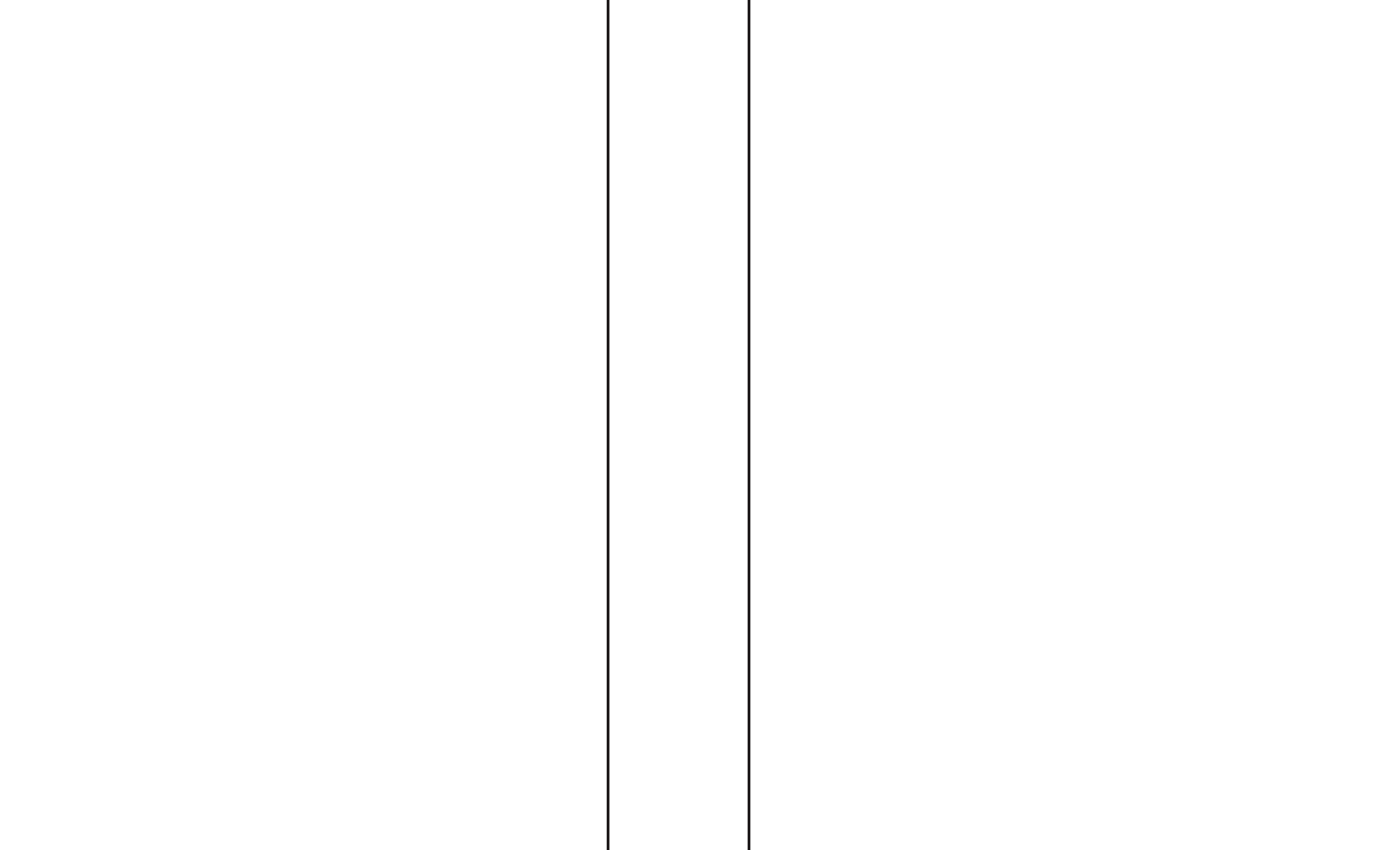എല്ലാ ചോദ്യങ്ങൾക്കും ഉത്തരം എഴുതണം ഓരോ ചോദ്യവുമായി ബന്ധപ്പെ**ട്ട** നിർദ്ദേശങ്ങൾ വായിച്ച് മനസ്സിലാക്കി വേണം ഉത്തരമെഴുതാൻ ഓരോ ചോദ്യത്തിനും സ്കോർ <mark>അതാത് ചോദ്യങ്ങൾക</mark>്ക് നേരെ നൽകിയിരിക്കുന്നു.

ബി) മൈക്കലാ നിരകളിൽ നിന്ന് ഉദ്ഭവിച്ച് അറബിക്കടലിൽ പതിക്കുന്ന നദി

ഡി) നർമ്മദ, താപ്തി നദികൾക്കിടയിൽ സ്ഥിതി ചെയ്യുന്ന പർവ്വതം (4)

എ) ഗൾഫ് കച്ചിൽ സ്ഥിതി ചെയ്യുന്ന തുറമുഖം

സി) ഛത്തീസ്ഗഡ്ഡിന്റെ തലസ്ഥാ<mark>ന</mark>ം

ഇതിനു കാരണം? $(4)$ 

സാധൂകരിക്കുക. (5)

ക്കാമെന്ന് നിർദ്ദേശിക്കുക.

തിരിച്ച് പട്ടിക രേഖപ്പെടുത്തുക.

പ്രാഥമിക മേഖല ദിതീയ മേഖല തൃതീയ മേഖല (3)

ഉല്പാദനം

ധാന പങ്കുവഹിച്ചിട്ടുണ്ട്. സ**മ്**ർത്ഥിക്കുക (3)

ന്ത്രണം എന്നിവ വ്യത്യസ്തമാണ്. സമർത്ഥിക്കുക. (5)

എ ബി സി ഡി നാഗാർജ്ജുന ? ?

? മഹാനദി ? ? ? കർണാടകം

2. ചുവടെ കൊടുത്തിട്ടുള്ള സൂച്മ<mark>നകൾ ഏതേത് ഭൂവിവ</mark>രങ്ങളെ സൂചിപ്പിക്കുന്നു എന്ന് തിരിച്ചറിഞ്ഞ് ഇന്ത്യ യുടെ രൂപരേഖയിൽ അടയാളപ്പെടുത്തുക.

ാ. പാരമ്പര്യേതര ഊർജ്ജ വിഭവര<mark>്ദ</mark>േൾക്കുള്ള അനന്ത സാധ്യത ഇന്ത്യ പ്രയോജനപ്പെടുത്തേണ്ടതുണ്ട്. എന്താണ്

4. താഴെ കൊടുത്തിരിക്കുന്ന പട്ടികയിലെ സൂചനകളെ അടിസ്ഥാനമാക്കി കോളങ്ങൾ പൂർത്തിയാക്കുക.

\_5. വ്യവസായികമായി പന്നോക്ക**്** നിൽക്കുന്ന സംസ്ഥാ<mark>ന</mark>മാണല്ലോ കേരളം. ഒരു വ്യവസായത്തിനു വേണ്ട

6. "ലോകത്തെ ഒരൊറ്റ ഗ്രാമം" എന്ന സങ്കല്പത്തിൽ എ<mark>ത്തിക്കുന്നതിൽ ഗതാഗത വാർത്താ വിനിമയം സുപ്ര</mark>

7. ഇന്ത്യയുടെ പൊതുകടം വർദ്ധിച്ചു കൊണ്ടിരിക്കുന്നു. <mark>എന്താണിതിന് കാരണം? ഇതു എപ്രകാരം നിയന്ത്രി</mark>

8. അന്താരാഷ്ട്ര നാണയ നിധിയ<mark>ൂ</mark>ടെയും ലോക ബാങ്കി**ന്**റേയും പ്രവർത്തന ലക്ഷ്യങ്ങൾ, സംഘാടനം , നിയ

9. ദേശീയ വരുമാനം ലഭ്യമാകുന്ന<mark>ി</mark> വിവിധതരം സാമ്പത്തിക മേഖലകളിൽ ഉൾപ്പെടുന്ന പ്രവർത്തനങ്ങൾ–സേ

വിദ്യാഭ്യാസ പ്രവർത്തനം, മത്സ്യബന്ധനം, ബാങ്കിംഗ്, പ്രെട്രോളിയം, ഖനനം, കാർഷിക വൃത്തി, വൈദ്യുതി

വനങ്ങൾ ചുവടെ ചേർക്കുന്നു. അവയെ പ്രാഥമിക മേഖല, ദിതീയ മേഖല, തൃതീയ മേഖല എന്ന് തരം

ഭൂമിശാസ്ത്ര ഘടകങ്ങൾ പ<mark>രിഗണിച്ച് കേരളത്തിത</mark>് സ്ഥാപിക്കാവുന്നതും വികസന സാധ്യതയുള്ളതു \_മായ ഏതെങ്കിലും രണ്ട് ക¶ഷി അധിഷ്ഠിത വ്യ**വ്**സായം നിർദ്ദേശിക്കുക. നിങ്ങളുടെ നിർദ്ദേശത്തെ

- 
- 1. ഇന്ത്യയിൽ അനുഭവപ്പെടുന്ന ഉഷ്ണകാലത്തിന്റേയു<mark>ം</mark> ശൈത്യകാലത്തിന്റേയും സവിശേഷതകൾ താര തമ്യം ചെയ്ത് ഒരു കുറിപ്പ് തയ്യാറാക്കുക. (4)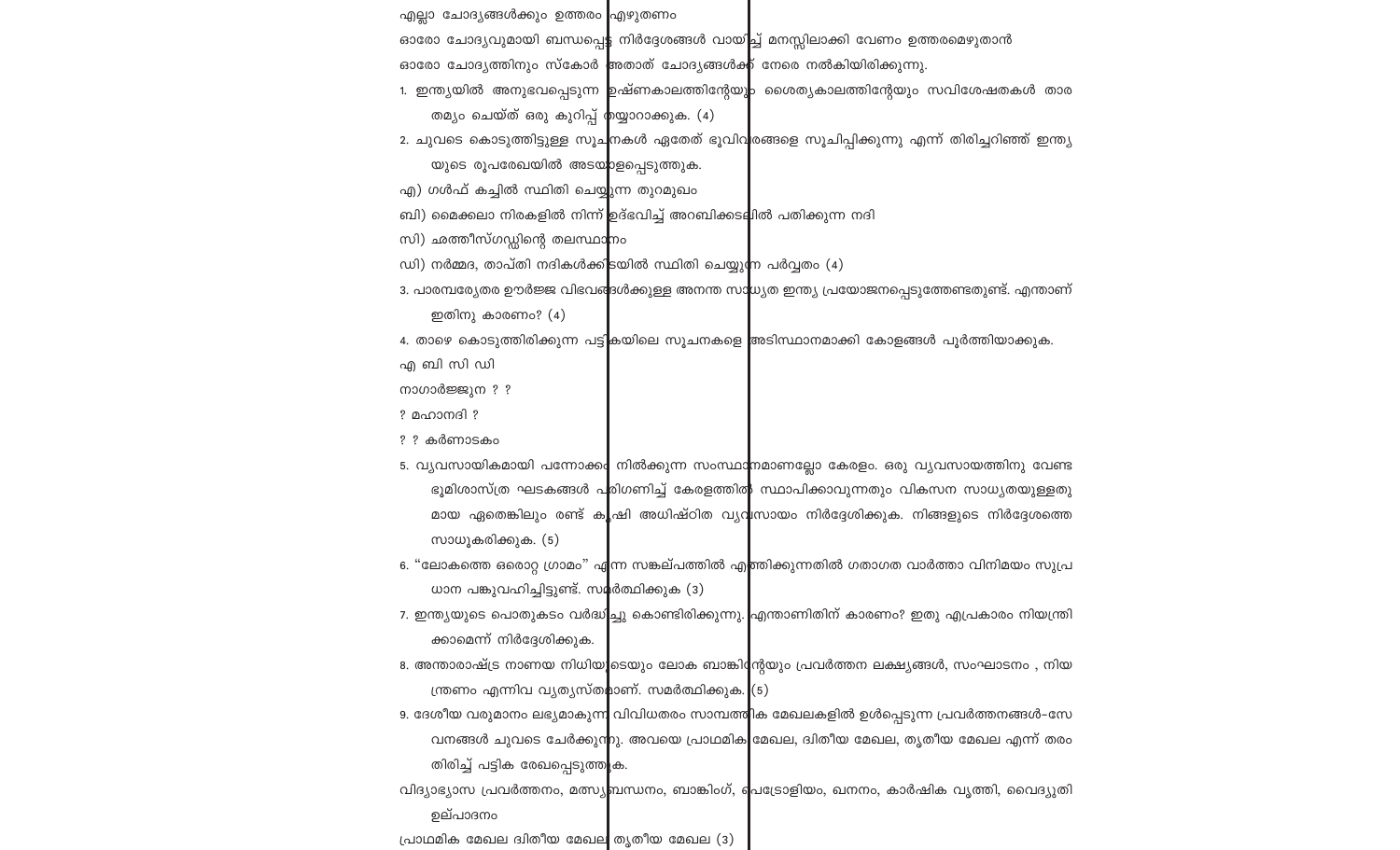അ ആ ഇ

ഗ്രോനംഗൽ

കൃഷ്ണ ഒറീസ്സ

ഓരോ ചോദ്യവുമായി ബന്ധപ്പെട്ട നിർ<mark>ദ്ദേശങ്ങൾ വായിച്ച് മന</mark>സ്സിലാക്കി വേണം ഉത്തരമെഴുതാൻ ഓരോ ചോദ്യത്തിനും സ്കോർ അതാ<mark>ത് ചോദ്യങ്ങൾക്ക് നേ</mark>രെ നൽകിയിരിക്കുന്നു.

4. ഇന്ത്യൻ ജനാധിപത്യം നേരിടുന്ന വെല്ലുവിളികൾ വിമർശന<mark>ാത്മകമായി വിലയിരുത്തുക. (5)</mark>

ആന്ധ്രാപ്രദേശ്

 $(3)$ 

ഴുതുക. (ഗുജറാത്ത്, മഹാരാഷ്ട്ര $\mid$  മധ്യപ്രദേശ്, പശ്ചിമഞ്ചംഗാൾ, ത്രിപുര, ഒറീസ്സ)

8. താഴെത്തന്നിരിക്കുന്ന വസ്തുക്കൾ <mark>ഉ</mark>ൾപ്പെടുത്തി ഒരു ക<mark>ൈ</mark>ംലൈൻ തയ്യാറാക്കുക.

5. എ കോളത്തിൽ കൊടുത്തിട്ടുള്ള **്രോ**ജിച്ചവ ബി,സി കോ<mark>ളങ്ങളിൽ നിന്നം കണ്ടെത്തിയെഴുതുക.</mark>

\_6. യുദ്ധകാല കമ്യൂണിസം റഷ്യക്കാർക്കിടയിൽ വ്യാപകമായ പ്രതിഷേധത്ിതനിടയാക്കി. എന്നാൽ ലെനിന്റെ

7. താഴെ നൽകിയിട്ടുള്ളവയിൽ നിന്നു**|** ഉത്തരായന രേഖ ക<mark>ട</mark>ന്നുപോകുന്ന സംസ്ഥാനങ്ങൾ കണ്ടെത്തിയെ

9. നൽകിയിട്ടുള്ള ഭൂപടത്തിൽ അ,ആ,ഇ,ഉ എന്നിങ്ങനെ രേഖിപ്പെടുത്തിയിട്ടുള്ളത് ഇന്ത്യയിലെ ചില പ്രധാന

നദികളാണ്. ഇവ ഏതൊക്കെയാ**മ്**ണന്ന് കണ്ടെത്തി ഹി<mark>മാലയൻ നദികൾ, ഉപദ്വീപീയ നദികൾ എന്നി</mark>

പുതിയ സാമ്പത്തികനയം സാമ്പത്തിക തകർച്ചയിൽയിൽ നന്നും റഷ്യയെ രക്ഷിച്ചു. നിങ്ങൾ ഈ പ്രസ്താ

 $(4)$ 

1. പ്രാചീന കാലത്ത് തെക്കേ അമേരിക്ക<mark>യിലും വടക്കേ അമേരി</mark>ക്കയിലും വ്യാപിച്ചിരുന്ന മനുഷ്യാവകാശമേത്?

2. സോവിയറ്റ് യൂണിയന്റെ ശിഥിലീകര<mark>ണം ലോകരാജ്യങ്ങളെ</mark> എങ്ങനെ ബാധിച്ചുവെന്ന് വിലയിരുത്തുക? (4) ാ. ഇന്ത്യയിൽ ആകാശീയ സർവേക്ക<mark>)</mark>യി ചുമതലപ്പെടുത്തിയിട്ടുള്ള സ്ഥാപനങ്ങളേവ? വിദൂര സംവേദന

സാങ്കേതിക വിദ്യയുടെ സാധ്യതകൾ പ്രധആനമായും **ഉ**പയോഗപ്പെടുത്തുന്ന ഏതെങ്കിലും മൂന്ന് രംഗ

ങ്ങൾ കുറിക്കുക. (3)

(പദ്ധതി) (നദി) (ഗുണഭോക്തൃ സംസ്ഥാനം ബിയാസ്

നാഗാർജ്ജുന സാഗർ മഹാനദി രാജന<mark>്</mark>ഥാൻ

വനകളോട് യോജിക്കുന്നുണ്ടോ? വിശദീകരിക്കുക.

ലോക സീയോണിസ്റ്റ് പ്രസ്ഥാനത്തിന്റെ രൂപീകരണം 1949

ഹിരാക്കുഡ് സത്ലജ് ഝാർഖണ്ഡ്

ടഋഅഠഛ യുടെ രൂപീകരണം 1945 പീപ്പിൾസ് റിപ്പബ്ലിക് ഓഫ് ചൈന

ങ്ങനെ വർഗ്ഗീകരിക്കുക.

ബന്ദൂങ്ങ് സമ്മേളനം 1954

(ജനകീയ റിപ്പബ്ലിക്)യുടെ രൂപീകരണ<mark>ം</mark> 1955

ഐകൃരാഷ്ട്ര സംഘടനയുടെ രൂപീകരണം

എല്ലാ ചോദ്യങ്ങൾക്കും ഉത്തരം എഴു<mark>ത്</mark>ഞം

ഈ മനുഷ്യ വംശത്തിന്റെ സവിശേഷതകളേവ? (4)

### നിർദ്ദേശങ്ങൾ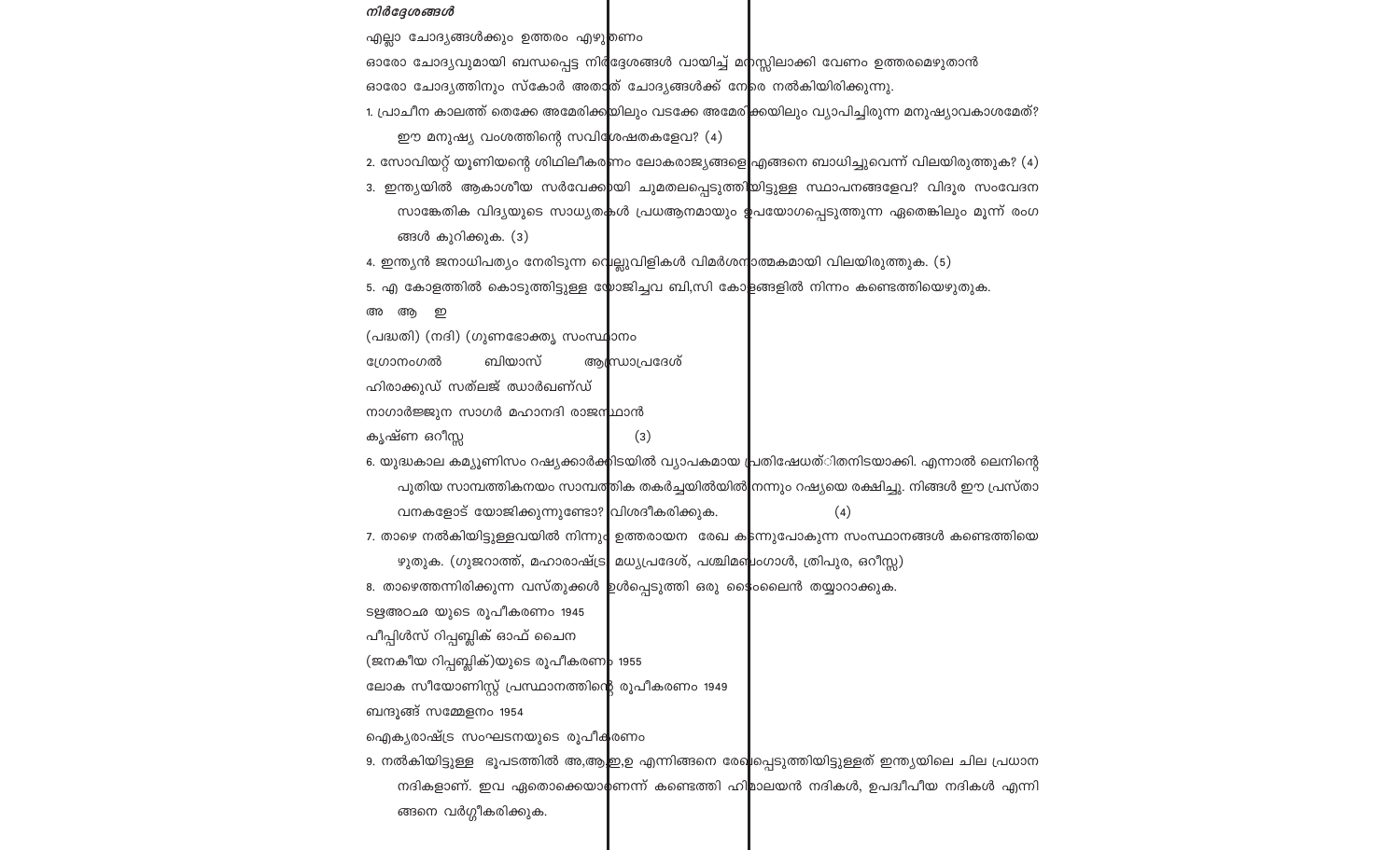അല്ലെങ്കിൽ

സ്ത്രീകളുടെ അവകാശങ്ങൾ സംരക്ഷിക്കാനായി നിലവിലുള്ള നിയമങ്ങൾ ഏതൊക്കെയാണ്? ഈ നിയമ ങ്ങൾക്ക് അവരുടെ അവകാശങ്ങ**ം**ള എത്രമാത്രം ഫലപ്ര<mark>3</mark>മായി സംരക്ഷിക്കാൻ കഴിഞ്ഞിട്ടുണ്ടെന്ന് പരി ശോധിക്കുക. ഇക്കാര്യത്തിൽ കേ<mark>രള സംസ്ഥാന വനിത</mark> കമ്മീഷന്റെ പങ്ക് വിലയിരുത്തുക. (6)

11. ഇന്ത്യയിൽ ഏറ്റവും കൂടുതൽ റോ $\vert$ ധ് ശൃംഖല കാണപ്പെട്ടുന്ന പ്രദേശങ്ങളേതെല്ലാം? (4) 12. ജാതിസമ്പ്രദായം ഒരു പ്രധാന പങ്ക് വഹിച്ചിരുന്ന മധ്യകാല കേരളത്തിൽ താഴ്ന്ന ജാതിക്കാരുടെ സ്ഥിതി ദയനീയമായിരുന്നു. സത്യ പരീക<mark>ലകളിലും ഭൂവുടമസ്ഥ</mark>തയിലും ഇതിന്റെ സ്വാധീനം പ്രകടമായിരുന്നു. സമർത്ഥിക്കുക. (4)

13. താഴെ നൽകിയിട്ടുള്ള ചിത്രത്തിൽ അ,ആ,ഇ,ഉ എന്നിങ്ങനെ ചിത്രീകരിച്ചിരിക്കുന്നത് പസഫിക് സമുദ്ര ത്തിലെ ചില പ്രവാഹങ്ങളെയാണ്. ഇവയേതൊക്കെയ**,**ണെന്ന് കണ്ടെത്തി നൽകിയിരിക്കുന്ന പട്ടിക പുർത്തിയാക്കുക.

ചിത്രം........

പ്രവാഹം ഉഷ്ണ ജല/ശീതജല പ്രവാഹം കടന്നുപോകുന്ന തീരം/ദ്വീപ പ്രവാഹ ദിശ

- 14. ബഹിരാകാശ ഗവേഷണ രംഗത്തു<mark>)</mark> മിസൈൽ സാങ്കേതി<mark>ക വിദൃയിലും വികസിതല രാജൃത്ത് കിടപിടി</mark> ക്കുന്ന നേട്ടങ്ങൾ ഇന്ത്യക്കുണ്ടായ ട്ടുണ്ട്. ഈ പ്രസ്താവ<mark>റ</mark> എത്രത്തോളം ശരിയാണ്? വിശദീകരിക്കുക?  $(4)$
- 15. ലോകബാങ്ക് സ്ഥാപിക്കപ്പെട്ടതിന്റെ ഉദ്ദേശം, അതിന്റെ മ $\|$ ലധന രൂപീകരണം, സംഘാടനവും നിയന്ത്ര ണവും പ്രധാന ധർമ്മങ്ങൾ എന്നി<mark>പ</mark>യെക്കുറിചച് വിലയി<mark>രുത്തുന്നതിനായി സംഘടിപ്പിക്കപ്പെടുന്ന സെമി</mark> നാറിൽ അവതരിപ്പിക്കുന്നതിനായ ഒരു വിവരണം തയ്യാറാക്കുക. (6)

അല്ലെങ്കിൽ

.ഒരു വ്യവസായ യൂണിറ്റിൽ ഒരു ദിവസം നടന്ന ഇടപാടുകള**ാ**ണ് ചുവടെ നൽകിയിട്ടുള്ളത്. ഇതിനെ അടി സ്ഥാനമാക്കി ഒരു കൃാഷ് ബുക്ക്|തയ്യാറാക്കുക.

2009

ജനുവരി

1. 25,000 രൂപ ബാങ്കിൽ നിന്നും കടമാ**യി** ലഭിച്ചു.

4. - 4,000 രൂപയുടെ ഫർണീച്ചർ വാങ്ങി.

5. - 3,000 രൂപ കെട്ടിടത്തിൽ സൗകര്യങ്ങൾ ഒരുക്കുന്നതിനാ**മ്**1 ചെലവാക്കി.

7. – 5,000 രൂപക്ക് അച്ചടിക്കാവശ്യമായ സാധനങ്ങൾ വാങ്ങി.

14. 7,000 രൂപക്ക് പുസ്തകങ്ങൾ വിറ്റു

<u> 15 - 3,000 രൂപ കുലിയിനത്തിൽ നൽക്</u>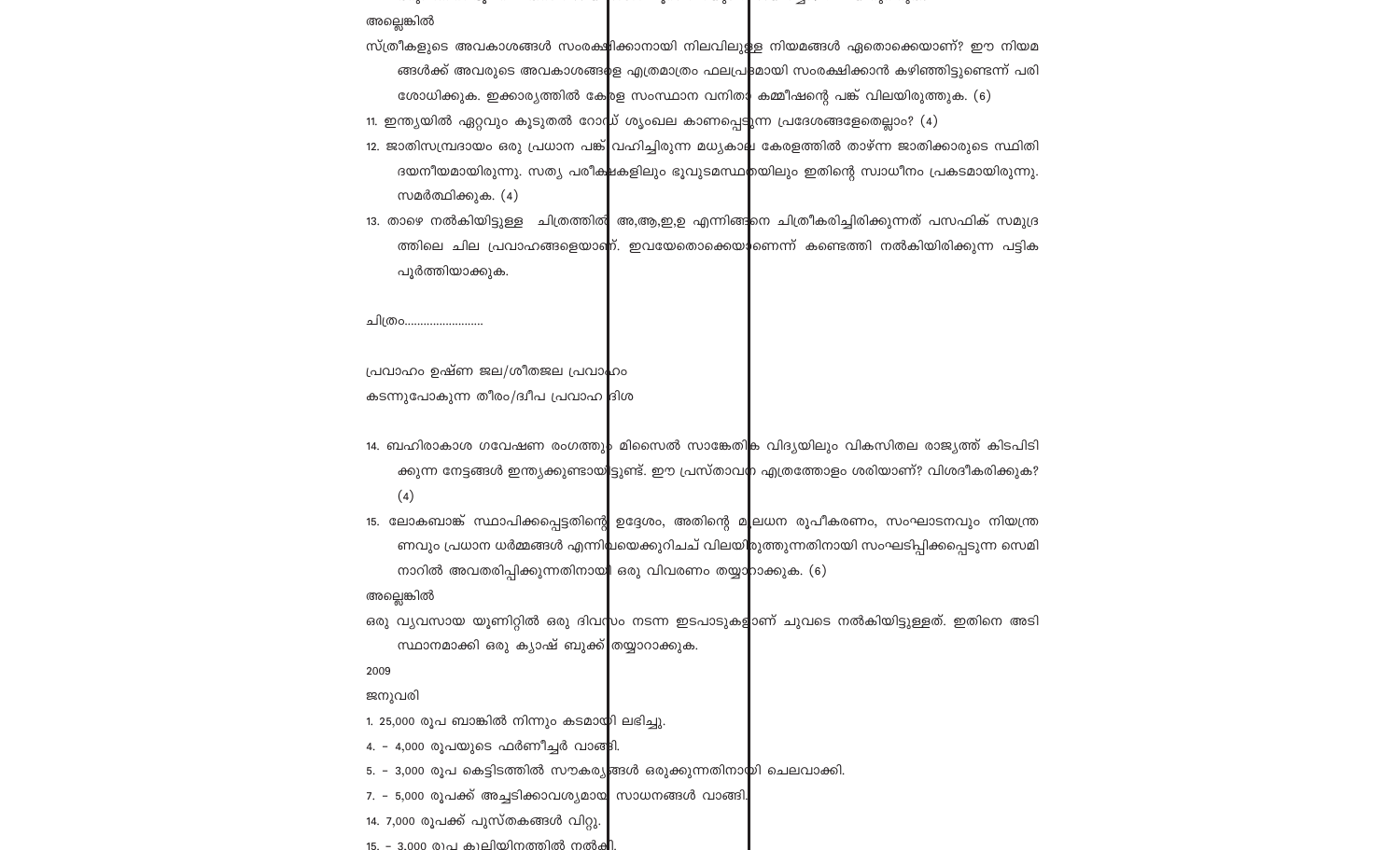ഭൂമിശാസ്ത്ര $\sim$ ലടകങ്ങൾ താരത $a_{\lambda}$ ം ചെയ്യുക. (4)

1. സോവിയറ്റ് യൂണിയന്റെ പതനത്തെ 'ലോകചരിത്രത്തിലെ ഒരു യുഗത്തിന്റെ അന്ത്യം എന്നു വിശേഷിപ്പിക്കു ന്നു. കാരണങ്ങൾ എഴുതുക.  $(4)$ 

(2) നെല്ലും ഗോതമ്പും ഇന്ത്യയിലെ രണ്ട് പ്രധാന ഭക്ഷ്യവിള**ക**ളാണ്. ഇവയുടെ കൃഷിക്ക് അനുയോജ്യമായ

എല്ലാ ചോദ്യങ്ങൾക്കും ഉത്തരം എഴു<mark>ത്</mark>ണം ഓരോ ചോദ്യവുമായി ബന്ധപ്പെട്ട നിർ<mark>ദ്ദേശങ്ങൾ വായിച്ച് മന</mark>സ്സിലാക്കി വേണം ഉത്തരമെഴുതാൻ ഓരോ ചോദ്യത്തിനും സ്കോർ അതാത് ചോദ്യങ്ങൾക്ക് നേ<mark>രെ നൽകിയിരിക്കുന്നു.</mark>

# നിർദ്ദേശങ്ങൾ

ടീരശമഹ ടരശലിരല

ടമാുഹല ഝൗലശേീെ കെ

20. വ്യക്തിവരുമാനവും പ്രതിശീർഷ വ<mark>രുമാനവും വേർതിരിക്</mark>ചഴുതുക.

വിശകലനം ചെയ്യുക.

19. ഇന്ത്യയിൽ ഇന്നും തൊഴിലില്ലായ്മ വലിയൊരു പ്രശ്നമ<mark>ു</mark>ണ്. ഇതിലുള്ള കാരണങ്ങളെന്തൊക്കെയെന്ന്

തിരുവിതാംകൂർ 1972 കെ. കേളപ്പൻ പയ്യന്നൂർ ഏറനാട് വള്ളുവനാട് താലൂ<mark>ക്കുകൾ</mark> തൊട്ടുകൂടായ്മക്കെതിരെ പ്രചരണം കാക്കിനാഡ കോൺഗ്രസ് ഉപ്പ് സത്യാഗ്രഹം പതിവുകണക്ക് <u>1921 –ലെ മലബാർ കലാപം മാർത്താണ്ഡവർമ്മ മലബാർ ബ്രിട്ടീഷുകാരുടെ നിയന്ത്രണത്തിൽ</u> ശ്രീരംഗ പട്ടണം ഉടമ്പടി വാഗൺ ട്രാജഡി

#### അ,ആ,ഇ

#### ക.

18. 'എ' കോളത്തിൽ കൊടുത്തിട്ടുള്ളവുയോട് യോജിച്ചവ 'ബി', 'സി' കോളങ്ങളിൽ നിന്ന് കണ്ടെത്തിയെഴുതു

ഡി) പശ്ചിമഘട്ടത്തിലെ ബ്രഹമ്മഗിരിക<mark>്കുന്നുകളിലുത്ഭവിച്ച് ബ</mark>്ംഗാൾ ഉൾക്കടലിൽ പതിക്കുന്ന നദി (4)

\_സി) ജർമ്മനിയുടെ സാമ്പത്തിക സഹ**്**രയത്തോടെ 1959–ൽ സ്ഥാപിക്കപ്പെട്ട ഇരുമ്പുരുക്കുഎശാല

ബി) പൂർവ്വ റെയിൽവേയുടെ ആസ്ഥാ<mark>ന</mark>ം

എ) പടിഞ്ഞാറൻ തീരത്ത് ഏറ്റവും രെക്കുഭാഗത്തായി സ്ഥിതിചെയ്യുന്ന തുറമുഖം.

ഇന്ത്യയുടെ രൂപരേഖയിൽ അടയ<mark>ാ</mark>ളപ്പെടുത്തി പേരെഴു<mark>തുക.</mark>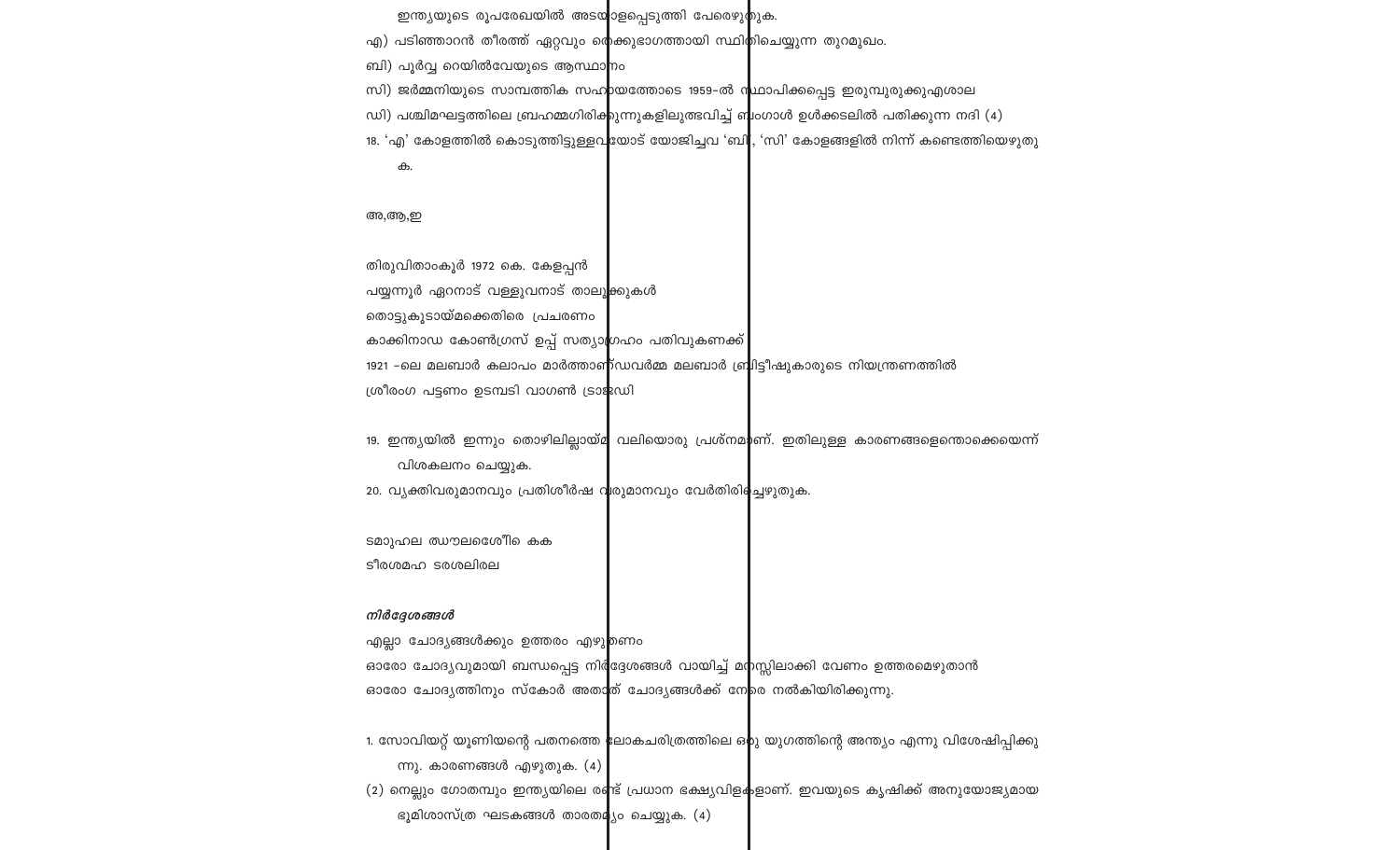അ ആ ഇ

എഴുതുക. 4

14. എ കോളത്തിൽ കൊടുത്തിട്ടുള്ളവ<mark>യ്ക്ക് അനുയോജ്യമാ</mark>യവ ബി,സി കോളങ്ങളിൽ നിന്നും കണ്ടെത്തി

13. കുടുംബവും വിദ്യാലയവും നടത്ത<mark>ു</mark>ന്ന സാമൂഹീകരണത്തിന്റെ വ്യത്യാസങ്ങളെന്തെല്ലാം? (4)

 $(4)$ 

ബന്ദുഗ് ശീതയുദ്ധം ഈജിപ്ത് 12. ഭൂസ്ഥിര ഉപഗ്രഹങ്ങളുടേയും സൗ<mark>രസ്ഥിര ഉപഗ്രഹങ്ങളു</mark>ടെയും സവിശേഷതകൾ താരതമ്യം ചെയ്യുക.

ഗമാൽ അബ്ദുൽ നാസർ ചേരിചേരാ<mark>യ്</mark>മ സുഡറ്റൻ ലാൻഡ്

ബർണാഡ് ബെറൂച്ച് ജനകീയ റിപ്പബ്ലിക് ഇൻഡോനേഷ്യ

മാവൊസേതൂങ്ങ് മ്യൂണിച്ച് ഉടമ്പടി അ<mark>മേരിക്ക</mark>

മുസ്സോളിനി സൂയസ് കനാൽ ചൈന

എ ബി സി

 $(5)$ 

 $(4)$ 11. എ കോളത്തിൽ കൊടുത്തിട്ടുള്ളവ<mark>യോ</mark>ട് യോജിച്ചവ ബി,ന്റ്റി കോളങ്ങളിൽ നിന്നും കണ്ടെത്തി എഴുതുക.

ളെന്തെല്ലാം? 10. ഇന്ത്യയിലനുഭവപ്പെടുന്ന തെക്കുപ**്ടി**ഞ്ഞാറൻ മൺസൂൺ കാലത്തെക്കുറിച്ച് ഒരു കുറിപ്പ് തയ്യാറാക്കുക.

9. മനുഷ്യാവകാശ സംരക്ഷണം ഉറപ്പാ<mark>ക്കാൻ വേണ്ടി സംസ്ഥ</mark>ാന ഗവൺമെന്റിന് സ്വീകരിക്കാവുന്ന നടപടിക

8. കുടിയേറ്റത്തിന്റെ ഏതെങ്കിലും നാല് അനന്തര ഫലങ്ങൾ <mark>എഴുതുക. 4</mark>

7) ജനാധിപത്യ സമ്പ്രദായത്തിൽ പ്രതി<mark>പക്ഷ പാർട്ടികളുടെ പ</mark>ങ്കിനെ വിലയിരുത്തുക. (5)

6) ഒരു രാജ്യത്ത് ജനസംഖ്യാ നയം ന<mark>ട</mark>പ്പിലാക്കുന്നതിന്റെ ആവശ്യകത പരിശോധിക്കുക.

ഐക്യരാഷ്ട്ര സംഘടനാ രൂപീകരണ<mark>ം 1941</mark>

പേൾഹാർബർ ആക്രമണം 1958

ഉപ്പുസത്യാഗ്രഹം 1949

കർഷക ബന്ധ ബിൽ 1930

ഐക്യകേരള കൺവെൻഷൻ 1945

5. താഴെ തന്നിരിക്കുന്ന വസ്തുതകൾ ഉൾപ്പെടുത്തി ഒരു ട്രൈംലെൻ തയ്യാറാക്കുക.

ചിത്രം

ചിത്രം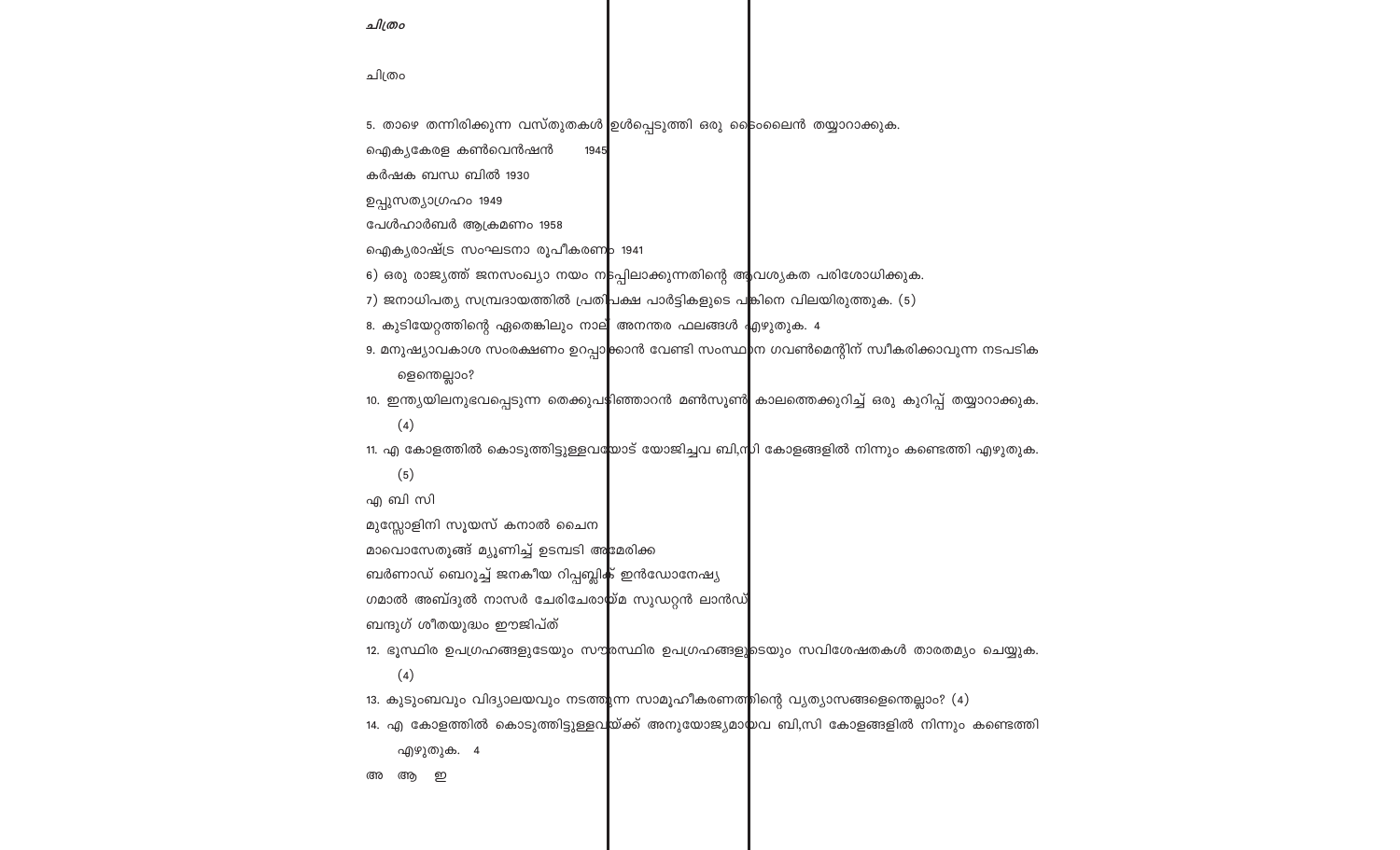ളിൽ സൂര്യൻ, ചന്ദ്രൻ, ഭൂമി എന്നിവയുടെ സ്ഥാനം ചിത്രീകരിക്കുക. 3. ഉദാരവത്കരണം വാണിജ്യ വത്കര<mark>ണം</mark> സ്വതന്ത്ര കമ്പോള|വ്യവസ്ഥ എന്നിവ മൂന്നാം ലോകരാജ്യങ്ങളിൽ തങ്ങളുടെ താല്പര്യങ്ങൾ നടപ്പി**ല**ാക്കാൻ വികസിത രാജ്യങ്ങളെയും ബഹുരാഷ്ട്ര കുത്തകകളെയും

1. അമേരിക്കൻ ചേരിയും സോഷ്യലിസ്റ്റ് ചേരിയും ശീതയുദ്ധ**േ**ത്ത പ്രോത്സാഹിപ്പിച്ചു എന്ന് പറയുന്നത് എത്ര ത്തോളം ശരിയാണ്. ശീതയുദ്ധം <mark>അവസാനിക്കാനുള്ള കാരണങ്ങൾ വിലയിരുത്തുക. 4</mark> 2. വാവുവേലയും സപ്തമിവേലിയും വ<mark>ൃതൃസ്ത ദിവസങ്ങളില</mark>ുണ്ടാകുന്ന വേലിയേറ്റങ്ങളാണ്. ഈ ദിവസങ്ങ

ഓരോ ചോദ്യവുമായി ബന്ധപ്പെട്ട നിർ<mark>ദ്ദേശങ്ങൾ വായിച്ച് മന</mark>സ്സിലാക്കി വേണം ഉത്തരമെഴുതാൻ

ഓരോ ചോദ്യത്തിനും സ്കോർ അതാ<mark>ത് ചോദ്യങ്ങൾക്ക് നേ</mark>രെ നൽകിയിരിക്കുന്നു.

എല്ലാ ചോദ്യങ്ങൾക്കും ഉത്തരം എഴുതണം

നിർദ്ദേശങ്ങൾ

ടീരശമഹ ടരശലിരല

എഴുതുക. (3)

ടമാുഹല ഝൗലശേനീ കക

പ്രതിഫലിച്ചു. അവ ഏതെല്ലാം? (( 19) ഇന്ത്യയുടെ ദേശീയ വരുമാനം മന്ദ<mark>ം</mark>ഗതിയിലാണ് ഉയരുന്നത്. ഇതിനുള്ള ഏതെങ്കിലും മൂന്നു കാരണങ്ങൾ

അല്ലെങ്കിൽ രാഷ്ട്രീയ സാമൂഹിക സാംസ്കാരിക രംഗങ്ങളിൽ തിരുവിരാംകൂറിൽ സംഭവിച്ച മാറ്റങ്ങൾ കൊച്ചിയിലും

18) പഞ്ചവത്സര പദ്ധതികളാണ് ഇന്ത്യയുടെ വികസനത്തിന്റെ അടിത്തറ. സമർത്ഥിക്കുക. (6)

ഡി) ഉത്തര റെയിൽവേയുടെ ആസ്ഥാനം.

സി) പാരദ്വീപ്

ബി) പൂർവ്വതീരത്തിന് സമാന്തരമായി കാണുന്ന പർവ്വത നിര

എ) പശ്ചിമ ഘട്ടത്തിലെ ബ്രഹ്മഗിരിക്കുന്നുകളിൽ നിന്ന്

ഇന്ത്യയുടെ രൂപരേഖയിൽ അടയ<mark>ാ</mark>ളപ്പെടുത്തി പേരെഴു**തുക.** (4)

17. ഇന്ത്യയുമായി ബന്ധപ്പെട്ട ചില ഭൂവിവരണങ്ങളാണ് ചുവ\$െ നൽകിയിരിക്കുന്നത്. അവയെ നൽകിയിട്ടുള്ള

ഈ പ്രസ്താനവയോട് നിങ്ങൾ <mark>യോജിക്കുന്നുവോ? വി</mark>ശദീകരിക്കു. (4)

16. രണ്ട് ലോകമഹായുദ്ധങ്ങൾക്കിടയി<mark>ൽ വികാസം പ്രാപിച്ച</mark> സമഗ്രാധിപത്യ ദർശനമായിരുന്നു ഫാസിസം.

ഒരു ബിസിനസ്സിന്റെ പൊതുഭരണ വകുപ്പിന്റെ ചുമതലകളും <mark>ലക്ഷ്യങ്ങളും വ്യക്തമാക്കുക (6)</mark>

അല്ലെങ്കിൽ

എന്നിവ വിശദമാക്കുക. (6)

15. ഏഷ്യൻ വികസന ബാങ്കിന്റെ സംഘാടനം, നിയന്ത്രണം, മൂലധനം സ്വരൂപിക്കൽ, പ്രവർത്തന ലക്ഷ്യം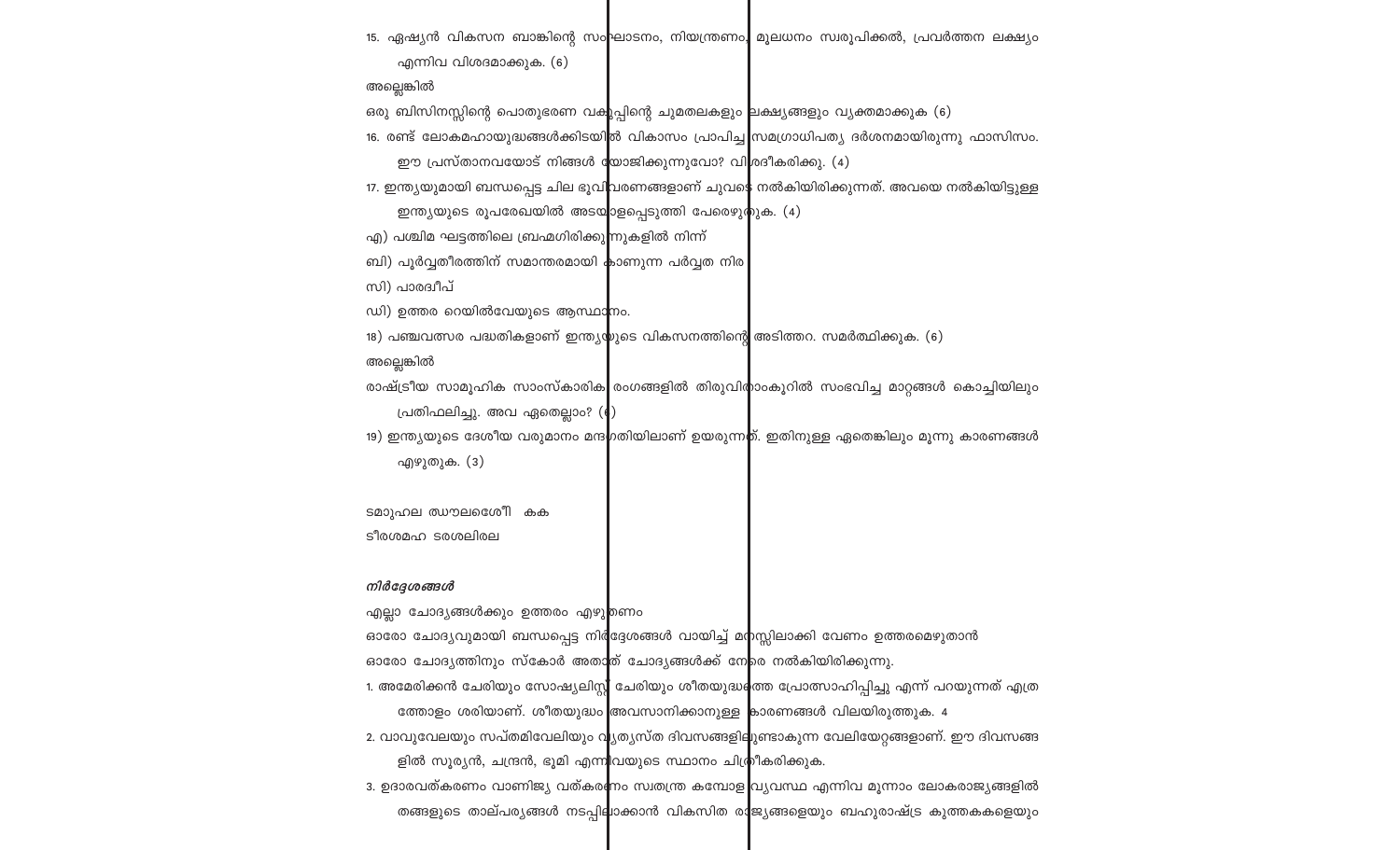11. കാർഷിക രംഗത്ത് അടിസ്ഥാപനരമ<mark>ായ മാറ്റങ്ങൾ കൊണ്ട</mark>ുവരാൻ നമ്മുടെ മുൻ പ്രധാനമന്ത്രിമാരെ പ്രേരിപ്പിച്ച ഘടകമെന്ത്? സ്വതന്ത്ര ഇന്ത്യ രൂപപ്പെടുത്തിയ കാർഷിക നയത്തിന്റെ സവിശേഷതകൾ എന്തെല്ലാം?

ചിത്രം

എ ബി സി

വാസ്കോഡ ഗാമ ഹോർത്തൂസ് മലബ്ബാറിക്കസ് മട്ടാഞ്ചേരി പള്ളി 10. അഗാധങ്ങളായ നിരവധി താഴ്വര<mark>ക</mark>ളും വിശാലമായ പീഠഭൂമികളും നിറഞ്ഞ ഹിമാലയ പർവ്വത മേഖ ്ലയ്ക്ക് സമാന്തരങ്ങളായ മൂന്ന് പരിവ്വത നിരകളുണ്ട്. ചുവടെ ചേർത്തിട്ടുള്ള ഭൂപടത്തിൽ നിന്ന് അവ ഏതൊക്കെയെന്ന് കണ്ടെത്തി ഓ<mark>രോന്നിന്റെയും രണ്ടു പ്രീതം സവിശേഷതകൾ കുറിക്കുക</mark>.

മാറ്റങ്ങൾ വിലയിരുത്തുക. 4 8. വികസ്വര രാജ്യങ്ങളിൽ ജനസംഖ്യാ വർധനയുണ്ടാകുന്നതിന്റെ കാരണങ്ങൾ വിശകലനം ചെയ്യുക. -3 9. എ കോളത്തിൽ കൊടുത്തിട്ടുള്ളവയോട് യോജിച്ചവ ബി,സ്മി കോളങ്ങളിൽ നിന്നും കണ്ടെത്തി എഴുതുക.

7. ഭൂപരിഷ്കരണ നിയമങ്ങൾ കേരളത്തിന്റെ സമ്പദ് വ്യവസ്<mark>ഥ</mark>യിലും സാമൂഹ്യ വ്യവസ്ഥയിലും വരുത്തിയ

6. ഭൂവിവര വ്യവസ്ഥ സോഫ്റ്റ് വെയ്റുകളുടെ സഹായത്താൽ തയ്യാറാക്കിയിട്ടുളള ഒരു പ്രദേശത്തിന്റെ സ്ഥാനീയ വിവര വൃവസ്ഥയിൽ നിന്നും കണ്ടെത്താവുന്റ ഏതെങ്കിലും മൂന്നു വസ്തുതകൾ കുറിക്കുക.

അണുബോംബ് വർഷിച്ചു 1916

മാമാങ്കം 1498 ഔഷധ സസ്യങ്ങൾ

സങ്കേതം തിരുനാവായ കോഴിക്കോട്

കൂനൻ കുരിശ് സത്യം യോഗം രക്ഷാ<mark>പുരുഷൻ</mark>

ഡച്ച് 1653 നമ്പൂതിരിമാർ

അമേരിക്ക ഹിരോഷിമയിലും നാഗസ<mark>ാ</mark>ക്കിയിലും 1922

- ഈസ്റ്റർ കലാപം 1945
- 
- 
- അറ്റ്ലാന്റിക് ചാർട്ടർ 1941
- സോവിയറ്റ് ജർമൻ അനാക്രമണ സന്ധി 1939
- മുസ്സോളിനിയുടെ റോമിലേക്കുള്ള മ<mark>ാർച്ച്</mark>
- 5. താഴെ തന്നിരിക്കുന്ന വസ്തുക്കൾ **ഉ**ൾപ്പെടുത്തി ഒരു ടൈ<mark>ം</mark> ലൈൻ തയ്യാറാക്കുക.

#### ക.

കരുതുന്നുണ്ടോ? അഭിപ്രായം വിശദമാക്കുക. 4. ഗ്രാമീണ വാസസ്ഥലങ്ങളെയും നഗ<mark>ര വാസസ്ഥലങ്ങളെയ</mark>ും താരതമ്യം ചെയ്ത് ഒരു കുറിപ്പ് തയ്യാറാക്കു